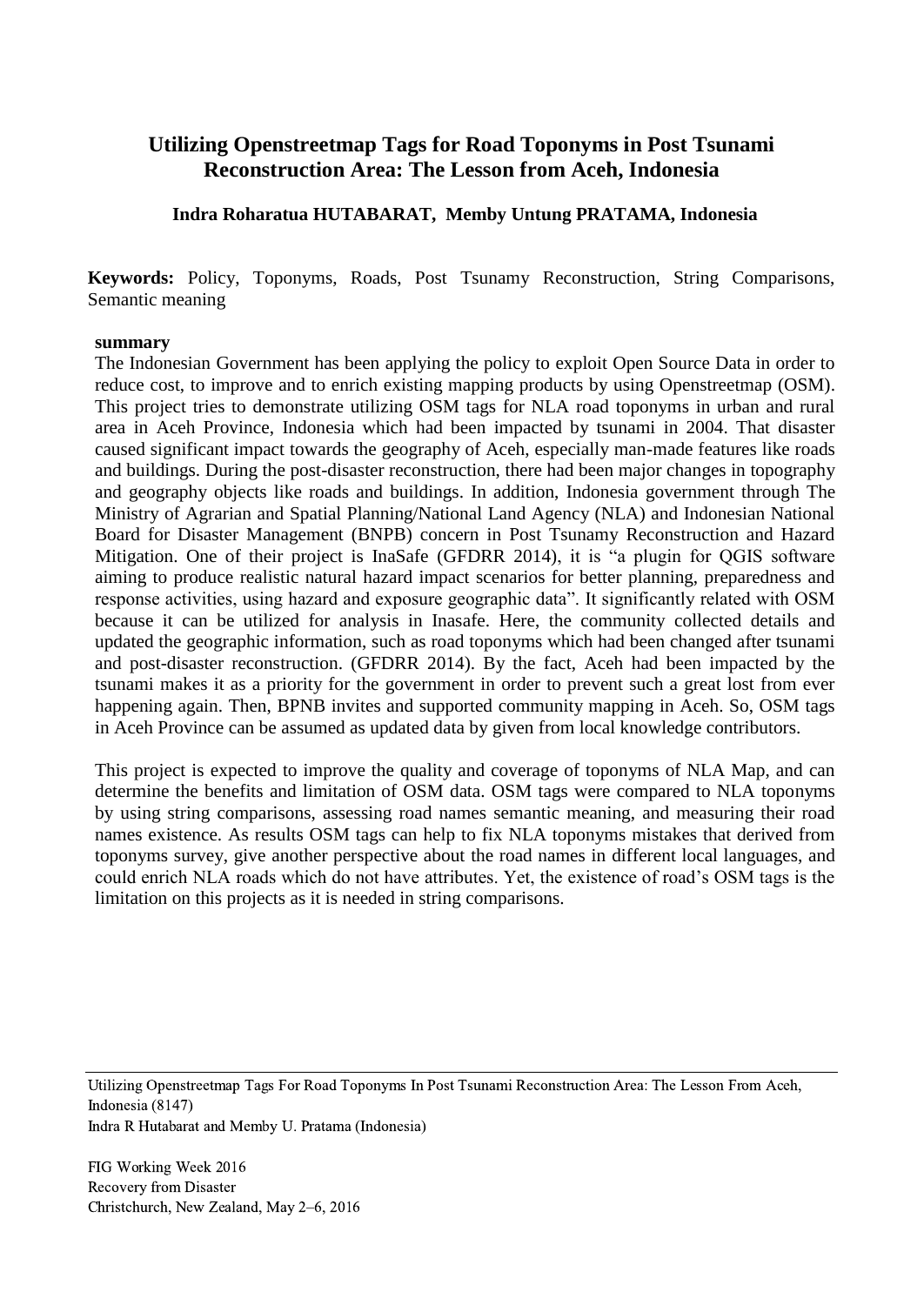# **Utilizing Openstreetmap Tags for Road Toponyms in Post Tsunami Reconstruction Area: The Lesson from Aceh, Indonesia**

## **Indra Roharatua HUTABARAT, Memby Untung PRATAMA, Indonesia**

### **1. INTRODUCTION**

Maps become part of our life recently. In our daily life, a map can help people for making their work easier. For instance, we can use the digital map for looking the address or even for driving in the traffic jam situation. Map has brought new perspective in understanding our environment through the use of geospatial information (Perdana, et al, 2012)

Maps have been already used as tools in planning and management and also for disaster management. The impact of disaster is a changing of location surface and the victim form the disaster. Regarding this paper topic, the authors try to utilize openstreetmap that developed In Post Tsunami Reconstruction Area for Indonesia's Authorize Map. Location is related to geographical position and name of place. When we have no good information about the location or we have lack of information regarding the number of topographic maps for the area where disaster happen, and in other side the only information that they know is name of place, so database of toponyms on maps is a key to solve it and connect or enter to related information they need.

Indonesia as one a big country in South East Asia realize how important the maps. With total land around 1.9million  $km^2$  and total sea area around 3.5million  $km^2$ , they undertake to create maps for whole Indonesian territory. Yet, mapping in Indonesia, which has more than 17,000 islands and 100s languages (Statistics Indonesia 2014), is complex and expensive and this is a job that will never be completed in a quick time.

Ministry of Agrarian and Spatial Planning/National Land Agency (denoted as NLA) is responsible in creating Base Map large scale area, cadastral mapping and land title. The main task of NLA is to provide Base Maps which will be used for cadastral map in every municipality on whole country.

#### **1.1 A brief data of Research Location and Tsunami**

The chosen study area for this research is Aceh Province, Indonesia which is located in Northern end of Sumatera Island. The total Area is about 57.9thousands  $km<sup>2</sup>$  with approximately 5millions in population. The two municipalities are chosen to represent samples both in urban and rural areas. Banda Aceh will represent urban area while Aceh Besar will reflect rural area. Banda Aceh is the capital of Aceh province with total area is around  $61.36 \text{ km}^2$  with 249,282 populations while Aceh Besar is about 29,741 km<sup>2</sup> with population 369,972 (Statistics Indonesia 2014).

Indonesia as a multicultural country has various kinds of local language (aside from Indonesia Language as the national/formal language) spreads all over the nation, including in Aceh. There are several local languages which is used by community in Aceh Province, which are Acehnese, Gayo,

Utilizing Openstreetmap Tags For Road Toponyms In Post Tsunami Reconstruction Area: The Lesson From Aceh, Indonesia (8147)

Indra R Hutabarat and Memby U. Pratama (Indonesia)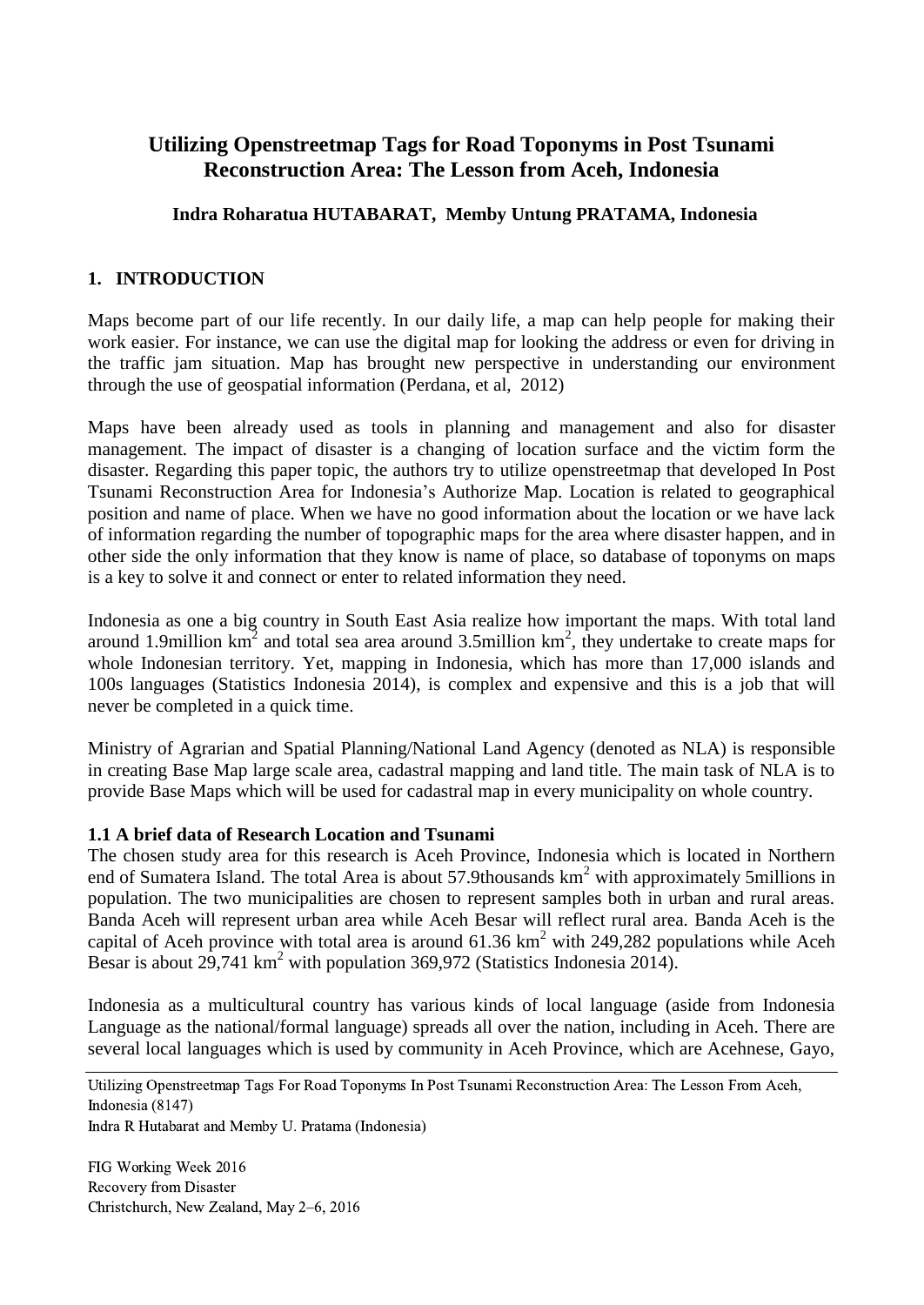Alas Aneuk Jamee, Singkil and Pakpak, Kluet, Tamiang, Sugalin and Lekon, and Haloban and Nias. Local people in Banda Aceh and Aceh Besar use Acehnese language. It is a language that is spoken by Acehnese who are in coastal areas, mostly inland and some islands in Aceh. Acehnese language is included in Chamic language family, a branch of the Malayo-Polynesian branch of the Austronesian language family. This local language, could affect the toponyms in that area.("Belajar Bahasa Aceh [Learning Aceh Language]" 2015).

They are several reasons why is Aceh province taken as study area on this project. First, Banda Aceh has been impacted by Tsunami in 2004. That disaster caused significant impact towards the geography of Aceh, especially man-made features like roads and buildings. During the post-disaster reconstruction, there had been major changes in topography and geography objects like roads and buildings. Secondly, Indonesia government through Indonesian National Board for Disaster Management (BNPB) concerns in hazard mitigation. One of their project is InaSafe (GFDRR 2014), it is "a plugin for QGIS software aiming to produce realistic natural hazard impact scenarios for better planning, preparedness and response activities, using hazard and exposure geographic data"(InaSAFE 2015). It significantly related with OSM because it can be utilized for analysis in Inasafe. Here, the community collected details and updated the geographic information, for example what the name of roads in area, how many houses will be affected by a specific hazards and what is the best routes for escape from that hazards (GFDRR 2014).



*Figure 1 Location of Aceh Province in Indonesia (Google Maps, 2015)*

### **1.2 The objectives of paper**

This paper has an aim to improve the quality and coverage of toponyms of NLA Map, and can determine the benefits and limitation of OSM data in Aceh Province related to Rehabilitation Action for Post Tsunami Disaster. NLA as one of the ministries which has responsibility for developing Aceh Province after Tsunami, is in charge for mapping Base Map with large scale area, cadastral mapping and land registration. The main task of NLA is to provide Base Maps which will be used for cadastral map in every municipality. One of part in producing Base Map is toponyms survey. It is defined as visiting a geographical objects or features in real world to collect their geographical names. In mapping, it tends for giving textual information about object on the map like roads, villages, rivers, buildings, and mountains. Furthermore, with this identification of

Utilizing Openstreetmap Tags For Road Toponyms In Post Tsunami Reconstruction Area: The Lesson From Aceh, Indonesia (8147)

Indra R Hutabarat and Memby U. Pratama (Indonesia)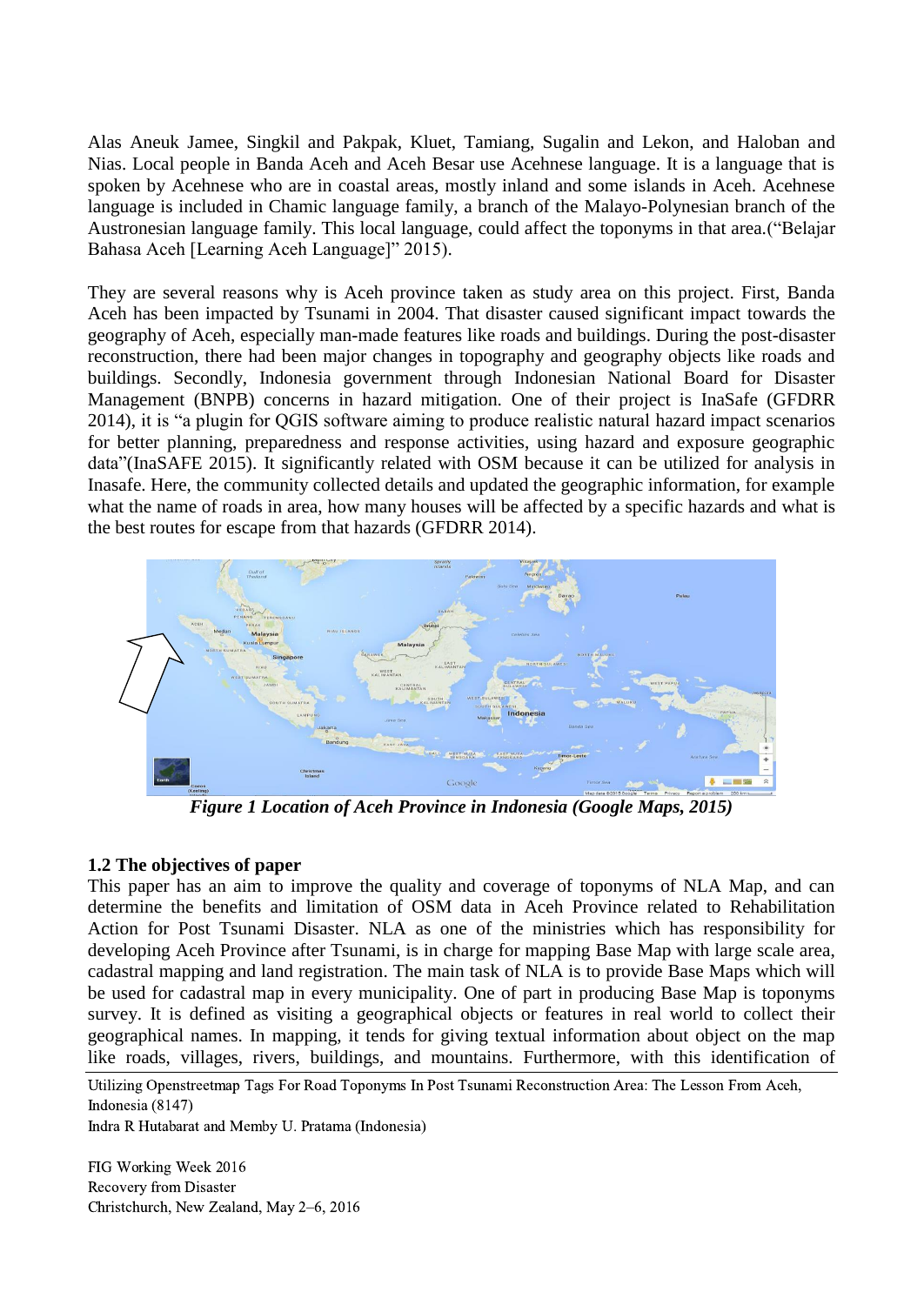geographic name, a map can be a tool for communicating people in the world and for supporting disaster management.

Currently, NLA is been seeking the advantage to exploit Open Source Data to reduce cost, to improve and to enrich existing mapping products. Openstreetmap (OSM) as the leading global Open Source Map Database would be an alternative to obtain information from many contributors. It is derived from various skill, knowledge and background. The amount of volunteers and contributors of OSM is very vast and quick since the ease of internet era. They map area where they are living, like roads, villages, buildings and rivers by using GPS or digitizing based on map given from volunteers. The contributors did not only give information about the positions, but also their attributes were undertaken in OSM. For example, a contributor track and record a road using GPS then he or she inputs the geographic name of that road. Thus, the information of this "crowdsourcing" map is an interesting to be used by NLA which is looking to enrich and to accelerate mapping NLA Base Map.

### **2. SOME THEORIES ABOUT TOPONYMS AND OPENSTREETMAPS**

#### **2.1 Basic theory of Mapping and Toponyms**

A map, either raster or vector, contains information about the presence of real world model. Information about these models are represented in spatial and textual data. There are two ways to obtain spatial and textual data. First, by generating data through the other sources (e.g. remote sensing), the roads shape, for instance, can be obtained. In addition, taking textual information from imagery data also can be acquired such as object classification by analyzing images. Second, collect data by visiting geographical objects. For example, surveyors went to geographical objects (e.g. roads) then they measured using terrestrial measurements to acquire roads shape, length and width. Also, they can take specific textual information about the road, meaning their road names and road classification (specific textual data) by taking information from local knowledge.

Toponym means the place name or geographical name, while the study of toponyms, their origins, meanings, use, and [typology](https://en.wiktionary.org/wiki/typology) is called toponymy. It is derived from Greek words *tópos* (τόπος) ("place") and *ónoma* (ὄνομα) ("name") (Wikipedia 2015). Basically the geographic name appears when the first humans to inhabit a territory and started to give the name of the object. Thus, there is a long history of human settlement in that name (Rais 2005).

#### **2.2 The Standardization of Toponym in Indonesia**

Indonesia realized about how important toponym, in 1987 the government of Indonesia reported to the United Nation (UN) conference on the standardization of geographical names about the amount of 13,677 islands transformed into 17,508 islands. However, what the UN want was about the process standardization of geographical names instead of the number of islands. This case impacted to toponym in Indonesia and other countries. Later on, UN included this case to UN Group of Experts on Geographical Names and Principles. Indonesia now responded with Presidential Decree No. 112 on 2006 about the National Standardization Team Name Topographic.

Utilizing Openstreetmap Tags For Road Toponyms In Post Tsunami Reconstruction Area: The Lesson From Aceh, Indonesia (8147)

Indra R Hutabarat and Memby U. Pratama (Indonesia)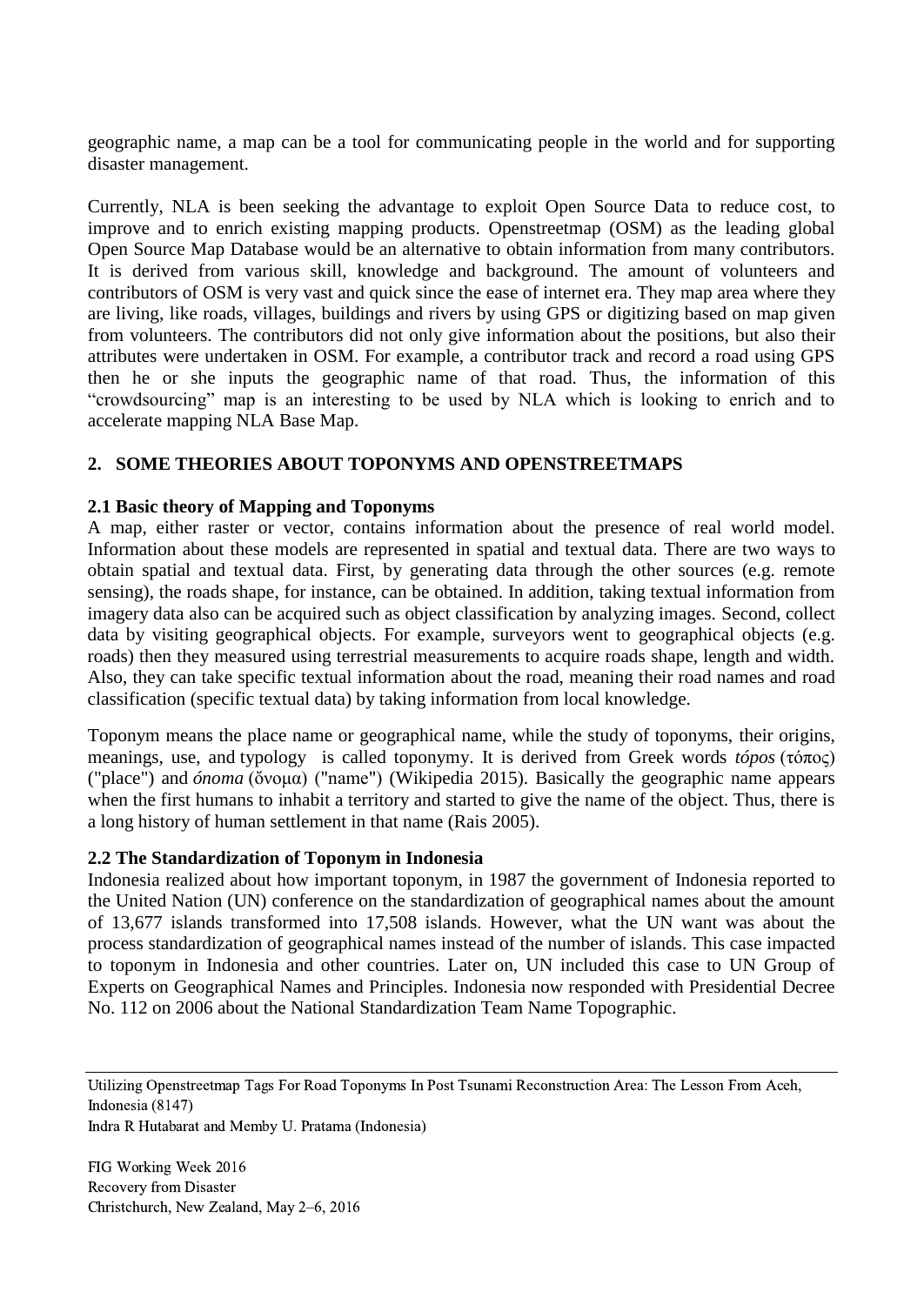Toponym is consisted by two elements of names which are *generic name* and *specific name* (Rais 2005). The generic name illustrates the general configuration name an element of name in Indonesian language or local language, while specific name describes the place of name itself.

These are sample of generic names : Desa/Kampung (English : Village ), Local language: "Lembur" in Sundanese and "Huta" in Bataknese ; Gunung (English : Mountain), Local language: "Dolok" in Batak ; Jalan (English : Road), Local Language : "Leumpang" in Sundanese, "Dalan" in Bataknese. The specific names are obtained from Place (e.g *Jakarta*, capital of Indonesia), People's Name (*Soekarno*, Former President of Indonesia), Animals (*Kucing*, English: Cat) or Common name that is given by communities. These two elements form a toponym each geographical objects that will be put on the gazetteer (a geographical index or dictionary), furthermore they would be seen on the maps as textual information of objects.

This project will not focus on the whole of type toponym objects but it will specify to road toponyms. These are the summaries of guidance for naming roads in Indonesia.

- The name of roads which is formed by People's Name, the configuration are written same with its full name instead of nickname and cannot be shortened, then followed by its title if the person had it. For example "Jalan Dr. Sutomo", "Jalan Ir. H. Juanda", "Jalan Jendral Gatot Subroto".
- The name of roads which is formed by Place's Name, Animal's Name, Plant's Name, Fruit's Name, the configuration are written as two words. For example "Jalan Blora", "Jalan Ciputat Raya", "Jalan Sumatera", "Jalan Mangga", "Jalan Ikan".
- The name of roads which is formed by generic name, then followed by its specific name, the configuration are written as one word. For instance, "Jalan Bukitsentul". Bukit is generic name for Hill in English, and Sentul is specific name from local people. Thus, it is written as one word.

### **2.3 Opestreetmap**

Neis & Zielstra (2014) said that "OSM is a collaborative project to create a free editable map of the world. The goal of OSM is to build a free geographical database in the world and it can be accessed by every people by using the internet. There are two approaches that contributors can do in order to gather data in OSM. The first way is by recording data using GPS receiver, then the volunteers edit their data using free editors. Also, users can provide additional information about their data by adding attributes and other textual information (e.g. road names). Finally, the data that they collected store in OSM database (Neis and Zipf 2012). Another way is by digitizing aerial images data (e.g. remote sensed data or aerial photogrammetry) that given by volunteers to OSM database. So, the contributors can produce spatial information (e.g. footpath and building). Moreover, if the users have knowledge about the textual information such as name and feature class, they can add their attributes (Wikipedia 2014).

### 2.3.1 OSM in Indonesia

Utilizing Openstreetmap Tags For Road Toponyms In Post Tsunami Reconstruction Area: The Lesson From Aceh, Indonesia (8147)

Indra R Hutabarat and Memby U. Pratama (Indonesia)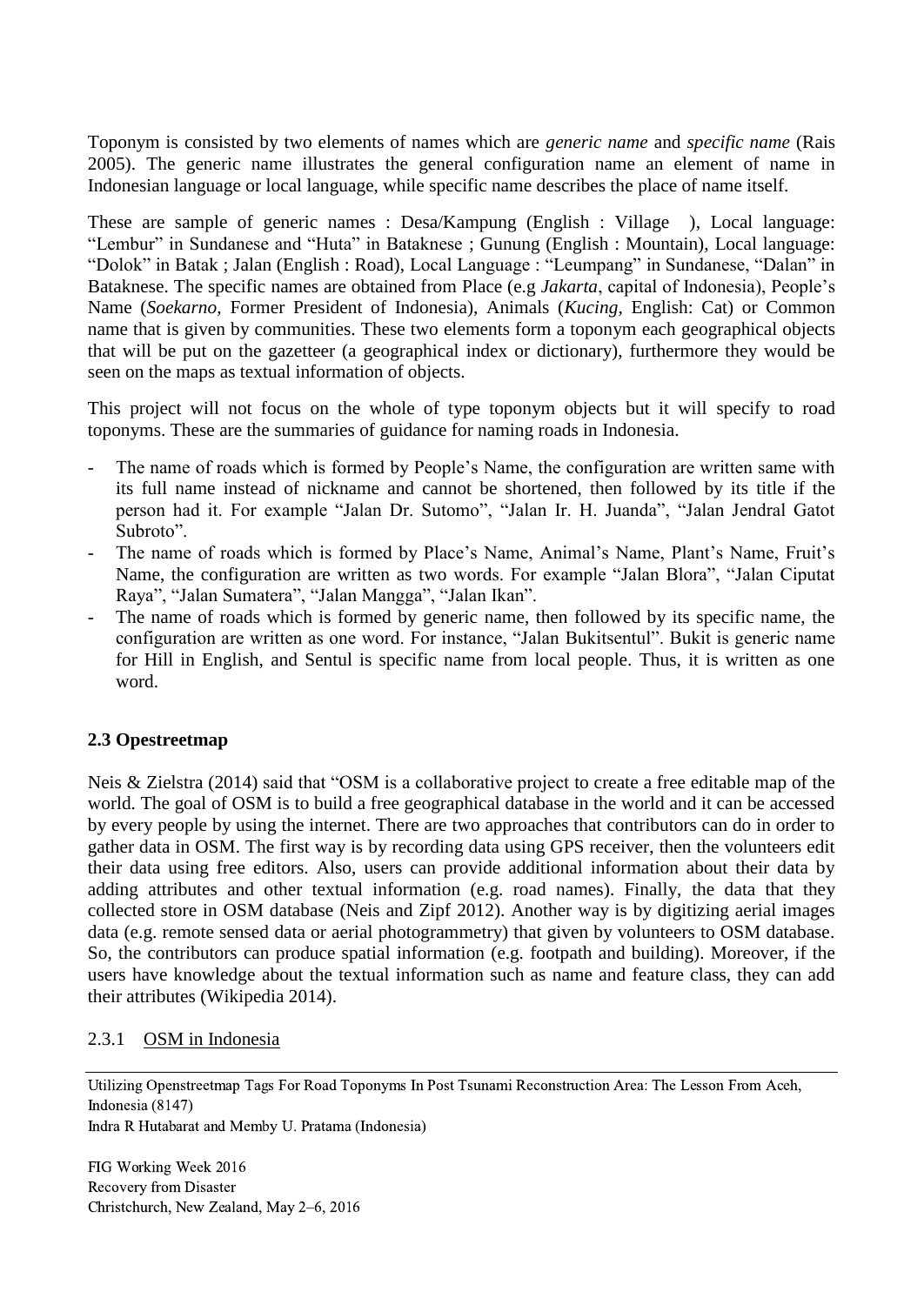In Indonesia, there are applications in using OSM, such as Community Mapping for Exposure in Indonesia. The aim of this program is to minimize vulnerability to natural disasters. The students were involved to collect spatial and textual data both in urban and rural areas, by using GPS and digitizing images that given from volunteers. They collected previously unavailable data about buildings and their structure, and use appropriate models to calculate damage model in case of physical disaster. Finally they traced their results in the OSM platform. Thus, the thematic maps are created to show potential damage in case physical disasters. (Haklay, M et al., 2014). Another inovation is Flood preparedness through OSM in Jakarta. The Local Government represented by Jakarta's disaster management agency (BPBD DKI Jakarta) try to build geographical data to face the seasonal flood (Haklay, M et al., 2014). The students from University of Indonesia, Humanitarian Openstreetmap of Indonesia, AIFDR and UNOCHA helped the organization to map the potential area which is always impacted by the flood. The table below show the sub-category of project. The college students mapped the critical infrastructures by asking the heads of villages. Then, an InaSAFE open source software used for modelling their impact as part of a contingency planning process. Finally, based on that model, Local Government could create maps to report flood conditions and also every village has poster maps to plan logistics when responding to flooding.

It can be obviously seen, that Indonesian community had been involved in OSM. Moreover, the government also supports and endorses the use of OSM, particularly for hazard mitigation. The attribute names that are given by community, which were always updated and giving local knowledge, could help the government in giving toponyms for their authoritative map.

### 2.3.2 OSM Tags

The information that given by communities is provided by three basic components of data primitives, also called elements. They are consisted of nodes, ways and relations (wiki.openstreetmap.org 2014). Node is a specific point on the map which defined the attributes latitude and longitude. It is used to define stand-alone feature. Second, an ordered of nodes which interconnected for describing linear feature named Way. It can represent the street, foot path and boundaries. The last element is Relation which defined as a grouping of elements (nodes, ways and relations).

The three elements of data primitives has a tag which orders to describe the meaning of particular elements. The tag tells map users what all the data primitives of real-world features are represented in OSM. A tag consists a pair of key and value. They are simple strings which contain any valid Unicode characters up to a 255 characters (Bennett 2010). The key details a broad class of features, while the value details the specific feature that was generally classified by the key (wiki.openstreetmap.org 2015). Key and value are equal in tag, it can be written as key=value for a fully qualified tag, or key=\* for a key without no particular value. To enlighten, these are examples about tagging of key and value for a "way" element in OSM.

The tag is "highway=residential". The key is highway while residential associated to value. It means that a "way" indicates a road along which people live.

Utilizing Openstreetmap Tags For Road Toponyms In Post Tsunami Reconstruction Area: The Lesson From Aceh, Indonesia (8147) Indra R Hutabarat and Memby U. Pratama (Indonesia)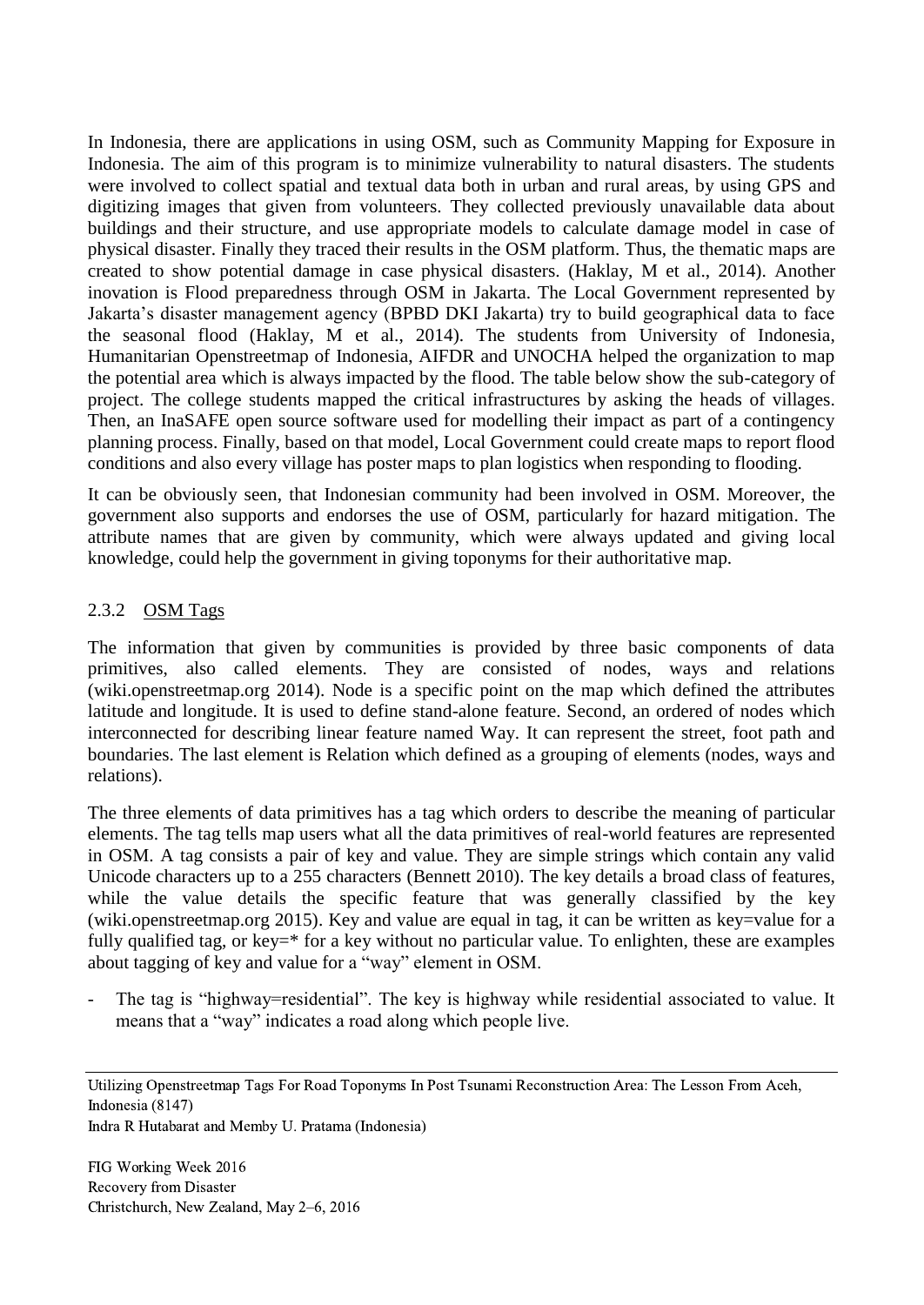The tag is "name=City Road". The key is name whilst City Road related to value. It defines a specific name of a way element.

Based on those examples, if we join them, "highway=residential"+ "name=City Road", the information that we can get from the "way" element is "road in residential area which has name City Road". Sometimes, a key has not been given a value, for instance an element of way given tag as "barrier=\*", which means closed ways are used to define barriers, such as hedges and walls, that go completely round a property (wiki.openstreetmap.org 2015).

The OSM tag name:value is related to toponym, since it gives names to geographical objects on a map. For instance, a contributor describes a "way" as name:City Road. The tagging expresses a meaning of features (semantic) which is derived from contributor's knowledge. So, when OSM contributors tag a "way", both of key and value, then map users can obtain a textual information of features based on contributors' perspective. Then, the question comes to seek how qualified that tag can be utilized for toponyms in authoritative map which has standardization in naming geographical objects.

### **2.4 Data Quality for Geographical Information**

The terms of data quality concern to words "quality" and "data quality". Jakobsson and Tsoulos (2007) said that "quality is defined as fitness for use, including both quality of design, conformance to the design (production oriented quality), customer satisfaction and the fulfillment of the needs of society or environment". While ISO/CD 19157 Geographic Information – Data Quality (2010) defines as "degree to which a set of inherent characteristics fulfils requirements".

The geographical data quality is distinguished by several major focus elements, which are positional/spatial accuracy, attribute/thematic accuracy, temporal accuracy, completeness, logical consistency, lineage, semantic accuracy and usage. Since this project is related to geographical name places, the element of data quality that should be concerned are completeness and attribute/thematic accuracy.

According to Harding (2006), "attribute accuracy is the accuracy to which attributes in the vectordata record information about real-world entities". It includes attributes of feature and feature representation (feature classification, textual information and change history of attributes). However, Whilst ISO/CD 19157 (2010) used terms "Thematic accuracy", which is defined as the accuracy of quantitative attributes and the correctness of non-quantitative attributes and of the classifications of features and their relationships. While completnes, based on ISO/CD 19157 (2010) defines as "the presence and absence of features, their attributes and relationships." It is grouped by applicable data quality elements from the following list commission (excess data present in a dataset) and omission (data absent from a dataset).

The absence of data and the presence of excess geographical data take effect when it is comparable to another dataset. For instance, if a spatial feature (e.g. road feature) does not exist in OSM datasets, then we cannot utilize them for taking their textual information. In addition, the quantitative of textual information of their road feature also major element to be used for comparing them with other datasets. Lastly, the attribute of spatial features is also the major element to be

Indra R Hutabarat and Memby U. Pratama (Indonesia)

Utilizing Openstreetmap Tags For Road Toponyms In Post Tsunami Reconstruction Area: The Lesson From Aceh, Indonesia (8147)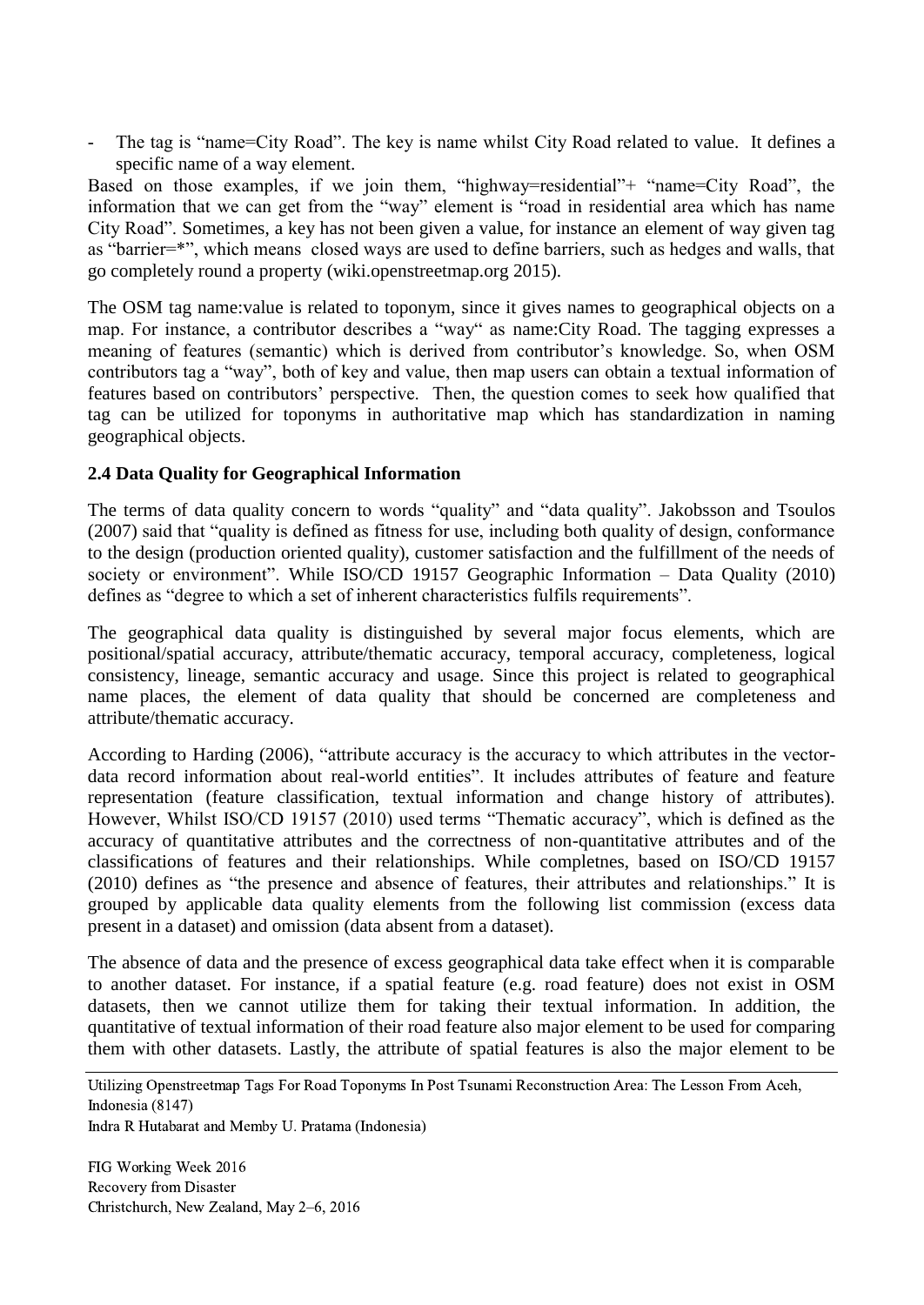evaluated with other datasets. Their quality of OSM tags is a question in order to use them for toponyms.

The OSM geographical data is acquired from random contributors, either by professional cartographers and non-professional cartographers, the data input and the process could make the results are varied. Meaning, the contributors have an important part to bring quality of OSM. Contributors use intuitive approaches to create geographical data and also do not necessarily tie to accept standards or methodologies. For instance, in giving OSM tags, users labeled the geographical features by using their own knowledge. In addition, the standardization of toponyms do not apply when tagging OSM geographical objects. So, the data gathered from various volunteers may be not uniform.

### **3. DATA ANALYSIS AND RESULTS**

#### **3.1 Obtaining Datasets**

The OSM datasets was taken from Geofabrik websites, was downloaded on 20 May 2015, whilst NLA Base Map was obtained from General Directorate of Survey and Mapping, National Land Agency of Indonesia (NLA). The roads feature are picked to investigate their toponym attributes and ESRI shapefiles was used on this project to simplify the analysis on the GIS software. Geofabrik shapefiles always carry the standard names, the one that given in OSM's "name" tag (Frederik Ramm 2014).

OSM shapefiles format are OSM data format which converted to vector as points, polylines and polygons. In this case, road feature which represents as "Highway" in OSM formats are converted to polyline. In addition, their tags are also transformed as attributes table related to road segments. For instance, a Highway have two tags (key:value), name:Jalan Hasan and name:residential. These mean Highway were converted as polyline that have attributes Jalan Hasan as its road name, and residential as its road classification. Thus, the attributes of "name"s in OSM shapefile would represent the toponym of roads segments.

#### **3.2 Preparing Datasets**

The preparing datasets are aimed to match datasets between NLA Map and OSM, and to edit the datasets in a way that both of them contain similar information for facilitating the analysis procedure. The datasets preparation have important role in this project, it makes both datasets valid, uniform the datasets and reducing the vagueness.

### **3.3 Establishing Object Correspondences**

The challenge in comparing attributes of two datasets is to find correspondence in both of datasets. It is recognizing features represent same object in the real world (Anand et al. 2010). In order to correspond both datasets, segmenting technique was performed. The main idea of this technique is to join the attributes tables between NLA roads and OSM roads on polygons segments. So, each

Utilizing Openstreetmap Tags For Road Toponyms In Post Tsunami Reconstruction Area: The Lesson From Aceh, Indonesia (8147)

Indra R Hutabarat and Memby U. Pratama (Indonesia)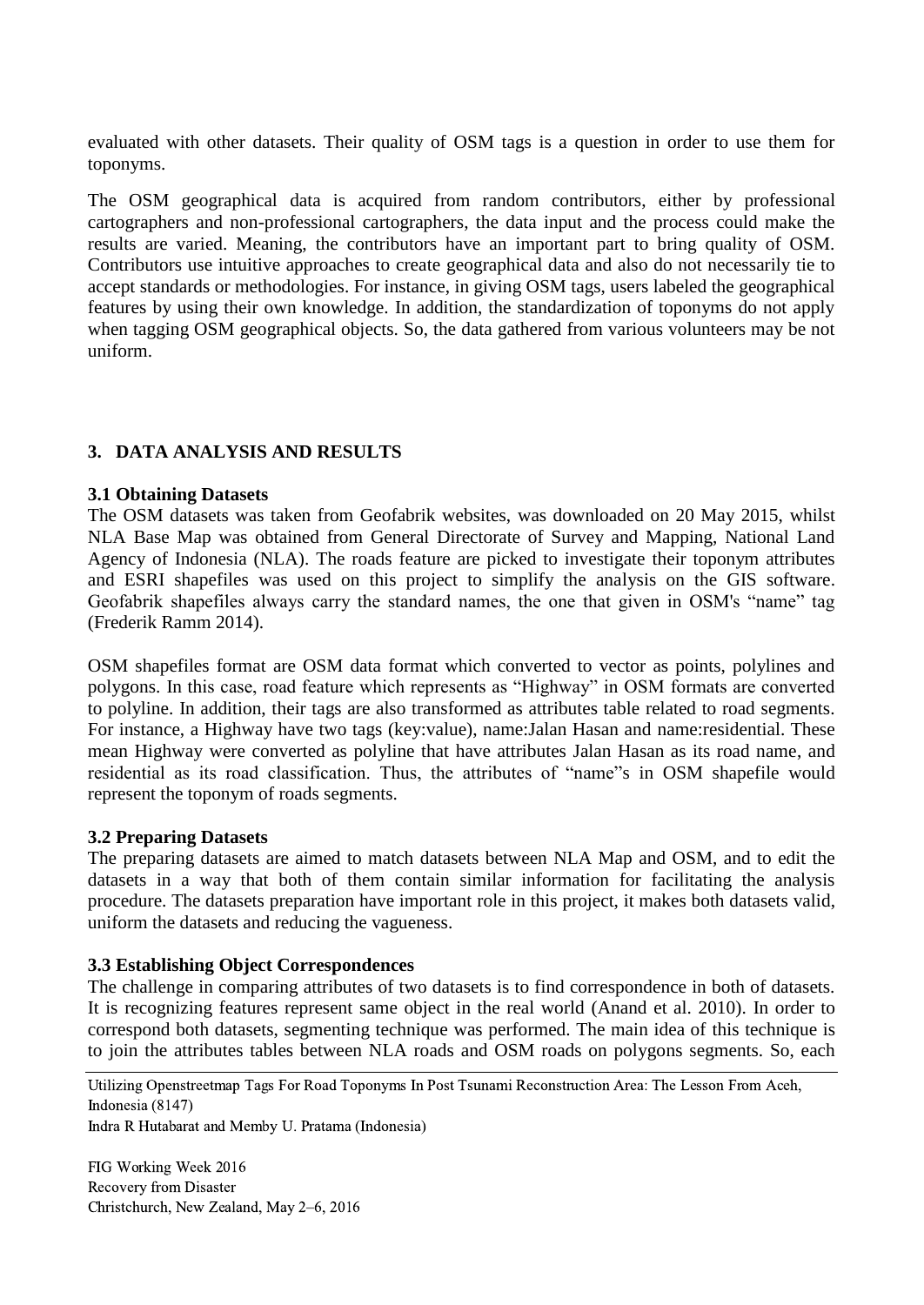polygon of road segments had two attributes, one from NLA roads and one from OSM roads. The output of attributes table on these polygons would be examined for comparing road names between two maps.

| Id           | <b>URUT</b> | Nama Resmi                        | name                         | anoKd |  |  |  |
|--------------|-------------|-----------------------------------|------------------------------|-------|--|--|--|
| 0            |             | 5237 Jalan Pocut Baren            | Jalan Pocut Baren            | 64322 |  |  |  |
| $\mathbf{0}$ |             | 1224 Jalan Peukan Bada            |                              | 64322 |  |  |  |
| $\mathbf 0$  |             | 1224 Jalan Peukan Bada            | Ajun Jeumpit                 | 64322 |  |  |  |
| 0            |             | 504 Jalan Pendidikan              |                              | 64322 |  |  |  |
| 0            |             | 834 Jalan Pemancar                |                              | 64322 |  |  |  |
| 0            |             | 488 Jalan Pattimura               |                              | 64322 |  |  |  |
| $\mathbf 0$  |             | 488 Jalan Pattimura               |                              | 64322 |  |  |  |
| 0            |             | 448 Jalan Pasar induk Lambaro     |                              | 64322 |  |  |  |
| 0            |             | 766 Jalan P.Nyak Makam            | Jalan Panglima Nyaj Makam    | 64322 |  |  |  |
| 0            |             | 1712 Jalan Montasik               |                              | 64322 |  |  |  |
| 0            |             | 137 Jalan Moh Hasan               | Jalan Teuku Muhammad Hasan   | 64322 |  |  |  |
| 0            |             | 5223 Jalan Malikul Saleh          | Jalan Wedana                 | 64322 |  |  |  |
| 0            |             | 5223 Jalan Malikul Saleh          | Jalan Sultan Malikul Saleh   | 64322 |  |  |  |
| 0            |             | 1962 Jalan Maimun Saleh           |                              | 64322 |  |  |  |
| $\mathbf 0$  |             | 5222 Jalan M. Thaher              | Jalan Ir. H. Mohammad Thaher | 64322 |  |  |  |
| 0            |             | 5233 Jalan Lhoknga                | Jalan Banda Aceh Meulaboh    | 64322 |  |  |  |
| 0            |             | 4551 Jalan Lhok Buya              |                              | 64322 |  |  |  |
| 0            |             | 791 Jalan Layang P.Nyak Makam     | Jalan Prof. Ali Hasjmy       | 64322 |  |  |  |
| 0            |             | 1964 Jalan Lampuuk                |                              | 64322 |  |  |  |
| 0            |             | 1926 Jalan LamLong                |                              | 64322 |  |  |  |
| n.           |             | 442 Jolan Lambaro<br>$\mathbf{m}$ | Jolan Pel Kereta Ani         | 61322 |  |  |  |
|              |             |                                   |                              |       |  |  |  |

*Figure 2. Examples of Results of Establishing Correspondences*

### **3.4 Road Name Existence**

After corresponding datasets, the name of each road segment between two datasets can be compared. The completeness that will be assessed in this project is about existence and nonexistence of road names in both datasets which are resulted from corresponding datasets process.

To be known, not all the NLA roads segments have attributes, this is because there were no reliable information at the time of the toponym surveys. It is also occurred in OSM roads segments, the reason is that not all contributors give tags (name:value) on their OSM data primitives. Thus, there are four potential result of the existence and non-existence condition of road names. The term "Yes" used for the road that has name, while "No" represents that the road does not has name. 1) NLA Yes-OSM Yes; 2) NLA Yes-OSM No; 3) NLA No-OSM Yes; 4) NLA No-OSM No. The formula used to calculate the ratio of road names existence is:

#### *Equation 1 . Ratio of road names existence*

 $Ratio = 100 x$ Condition Total Segment

Utilizing Openstreetmap Tags For Road Toponyms In Post Tsunami Reconstruction Area: The Lesson From Aceh, Indonesia (8147) Indra R Hutabarat and Memby U. Pratama (Indonesia)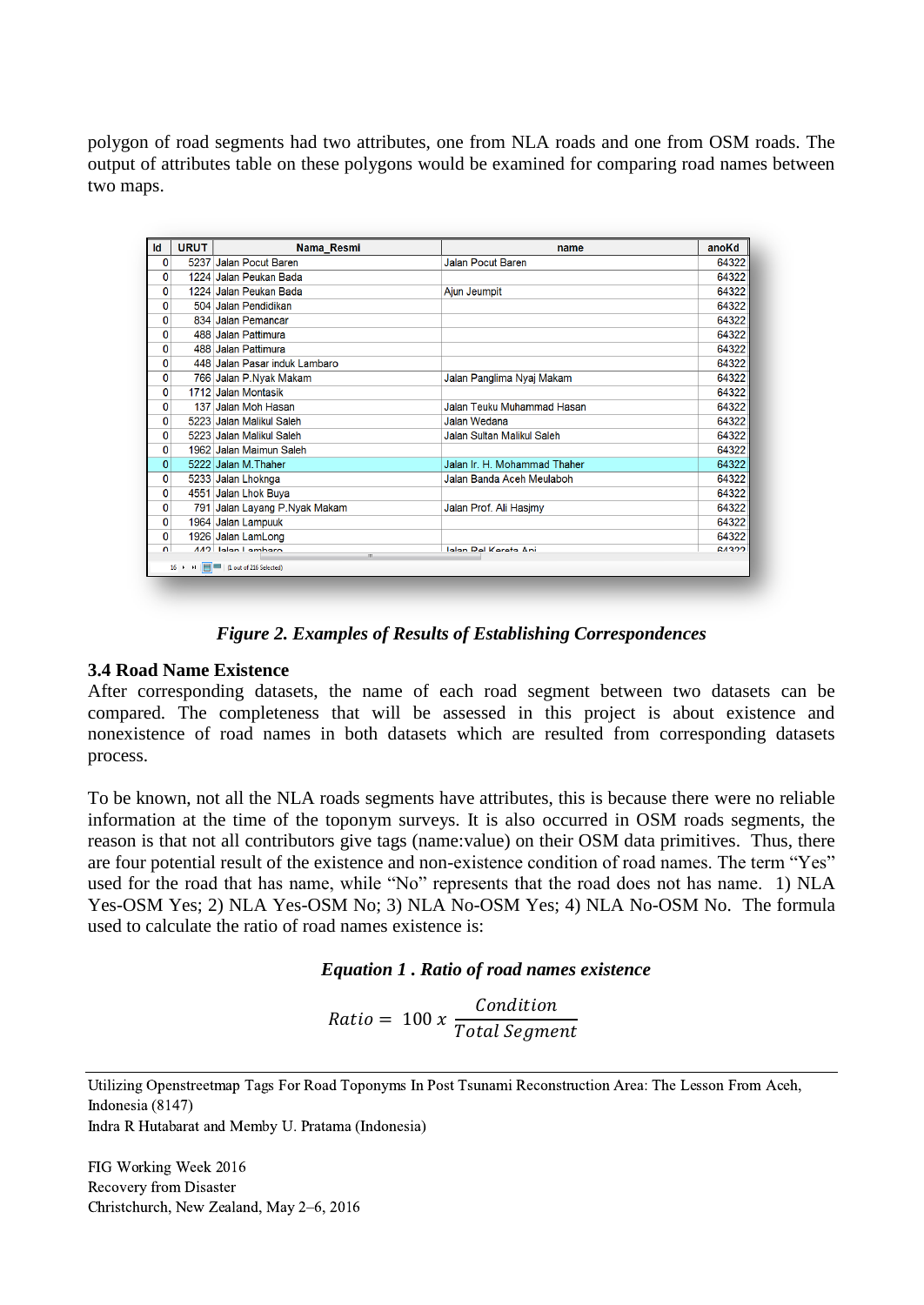This formula was performed for both study area, hence Banda Aceh and Aceh Besar have their ratio of road names existence condition. Here are results of road name existence.

### **3.5 String Comparison**

Road names attribute contain lexical information and it is normally represented as strings. The name of each roads have meaning in a natural language, either national language or local language. In order to compare the road names between NLA map and OSM, the string comparison technique is common way to use (Du et al. 2012).

Before comparing the strings of two datasets, it is needed to apply normalization. The purpose of normalization is to remove noise in data formats. (Euzenat & Shvaiko (2007) described the following normalization practices and useful for matching NLA and OSM datasets. They are case normalization, blank normalization, link stripping and punctuation elimination.

According to Pandiselvam et al (2014), string matching is a technique to find pattern from the specified input string. By using string matching algorithm, the similarity between pattern and specified string can be measured. One of the string comparison techniques is Levenshtein Distance (LD). This technique used in order to measure quantitative of attribute accuracy and also implements Levenshtein Distance to quantify the types of changes the attributes of spatial object in OSM.

#### **3.6 Utilizing OSM Tags for NLA Maps**

The method on this project was to create a scenario in order to utilize road names from OSM to NLA Map. As described on previous section, there are four results of existence and nonexistence road names after segmenting process between two datasets. On this section, each condition will be given a scenario to optimize them for NLA toponyms.

- *NLA Yes-OSM Yes,* if the road name on NLA Map and OSM were exist in one road segment, the string comparison would be applied.
- *NLA Yes-OSM No,* if an NLA road has attributes of road name while an OSM does not has, there is no action to be implemented on this condition.
- *NLA No-OSM Yes*, if there are no road names on NLA roads segments, while OSM have, the action is to take road name from OSM to fulfil attribute on NLA roads.
- *NLA No-OSM No,* if both geometry do not have road names, there is no action in this condition.

In addition, NLA Yes-OSM No condition, result of Levenshtein Distance (LD) would be varied from 0 to higher. In Levenshtein Distance, the zero (0) distance value means that strings between two datasets are identical, otherwise they are not same. So, we split it into two sub conditions, LD = 0 and  $LD > 0$ . Then, further scenario was created for these two sub conditions. At  $LD = 0$ , there is no action given on this sub condition. So, the road names from NLA would be remained as toponyms. However, when LD is larger than 0, semantic analysis would be implemented. It is purposed to seek whether there is a similarity meaning or no in both strings. Usually, the same meaning happened when Target string contents a part of Source string or vice versa, whereas the

Utilizing Openstreetmap Tags For Road Toponyms In Post Tsunami Reconstruction Area: The Lesson From Aceh, Indonesia (8147)

Indra R Hutabarat and Memby U. Pratama (Indonesia)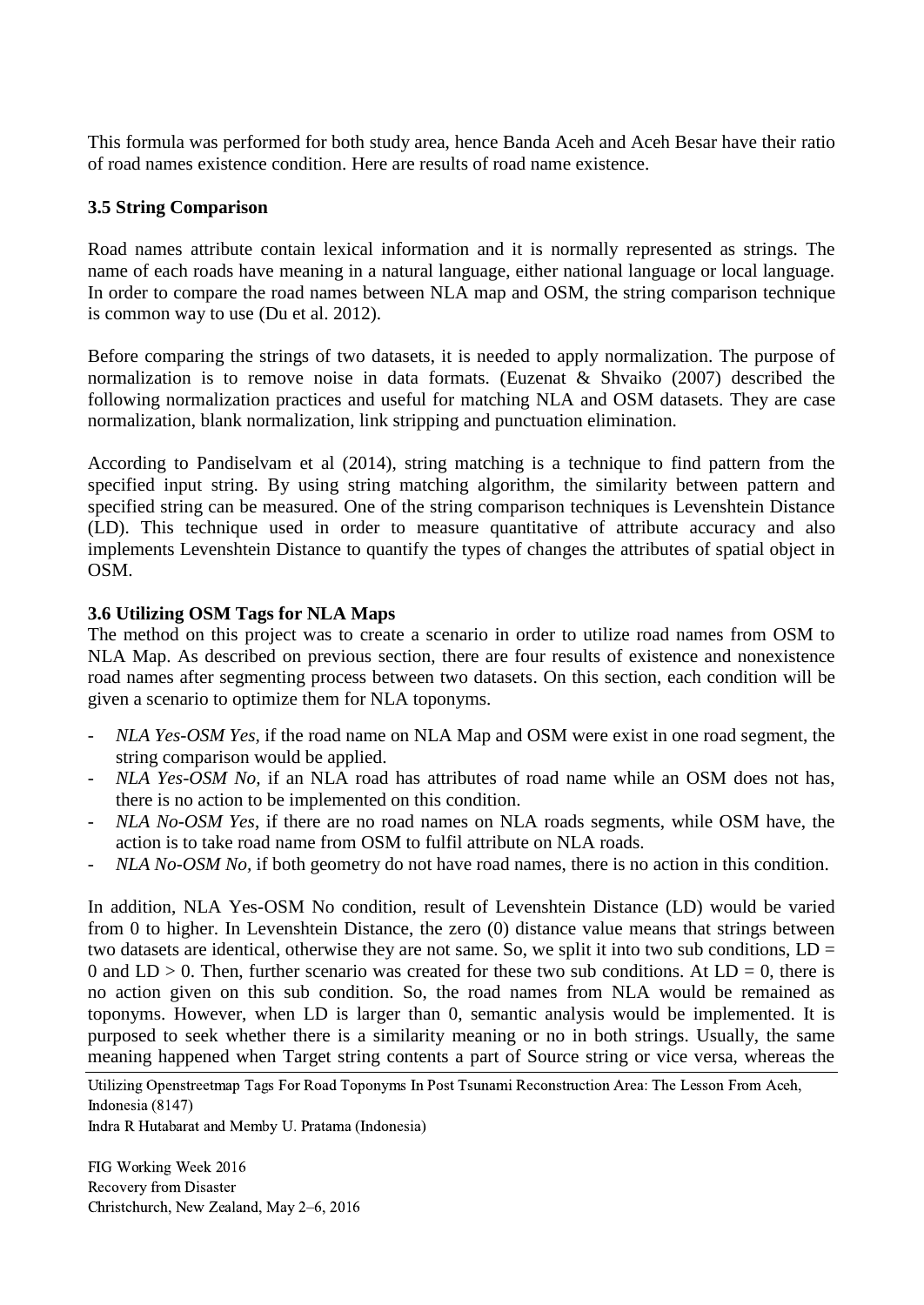different meaning generally are completely different. In order to simplify those terms, the same meaning and different meaning will be denoted as SM and DM respectively. For more details, the scenarios are described as on this table below.

|                |                | <b>Existence</b>  |                                      |                                        |                        |                                                                                                   |
|----------------|----------------|-------------------|--------------------------------------|----------------------------------------|------------------------|---------------------------------------------------------------------------------------------------|
| N <sub>0</sub> |                | <b>Conditions</b> | <b>Rules</b>                         | <b>Actions</b>                         | <b>Method</b>          | <b>Result</b>                                                                                     |
|                | <b>NLA</b>     | <b>OSM</b>        |                                      |                                        |                        |                                                                                                   |
|                |                |                   | <b>Strings</b><br>Comparison<br>(LD) |                                        |                        |                                                                                                   |
|                |                |                   | a) If $LD = 0$                       | No Actions                             |                        | Road's Polyline taken from<br>NLA Map, including the<br>road names                                |
|                |                |                   | b) If $LD > 0$                       | Semantic<br>Analysis                   | Manual<br>Examinations | Road's Polyline taken<br>from NLA Map, while road<br>names taken from semantic<br>analysis result |
|                |                |                   | i) SM                                |                                        |                        |                                                                                                   |
| 1              | Yes            | Yes               |                                      | - Categorizing<br>Misspelling          |                        |                                                                                                   |
|                |                |                   |                                      | - Categorizing<br>Name<br>Completeness |                        |                                                                                                   |
|                |                |                   |                                      | - Categorizing<br>Abbreviation         |                        |                                                                                                   |
|                |                |                   |                                      | - Categorizing<br>Title                |                        |                                                                                                   |
|                |                |                   | ii) DM                               | Semantic<br>Analysis                   | Manual<br>Examinations | Road's Polyline taken from<br>NLA Map, but one segment<br>road has two names from<br>NLA and OSM  |
|                |                |                   |                                      | - Categorizing<br>Local name           |                        |                                                                                                   |
| $\overline{2}$ | Yes            | N <sub>o</sub>    |                                      | No Actions                             |                        | Road's Polyline taken from<br>NLA Map, including the<br>road names                                |
| 3              | N <sub>o</sub> | Yes               |                                      | Enriching NLA<br>Map                   | Visual<br>Checking     | Road's Polyline taken from<br>NLA Map, while road<br>names taken from OSM.                        |
| 4              | N <sub>0</sub> | N <sub>o</sub>    |                                      | No Actions                             | Visual<br>Checking     | Displaying roads geometry<br>from NLA Map                                                         |

*Table 1 Scenario for Utilizing OSM Tags for NLA Maps*

Utilizing Openstreetmap Tags For Road Toponyms In Post Tsunami Reconstruction Area: The Lesson From Aceh, Indonesia (8147)

Indra R Hutabarat and Memby U. Pratama (Indonesia)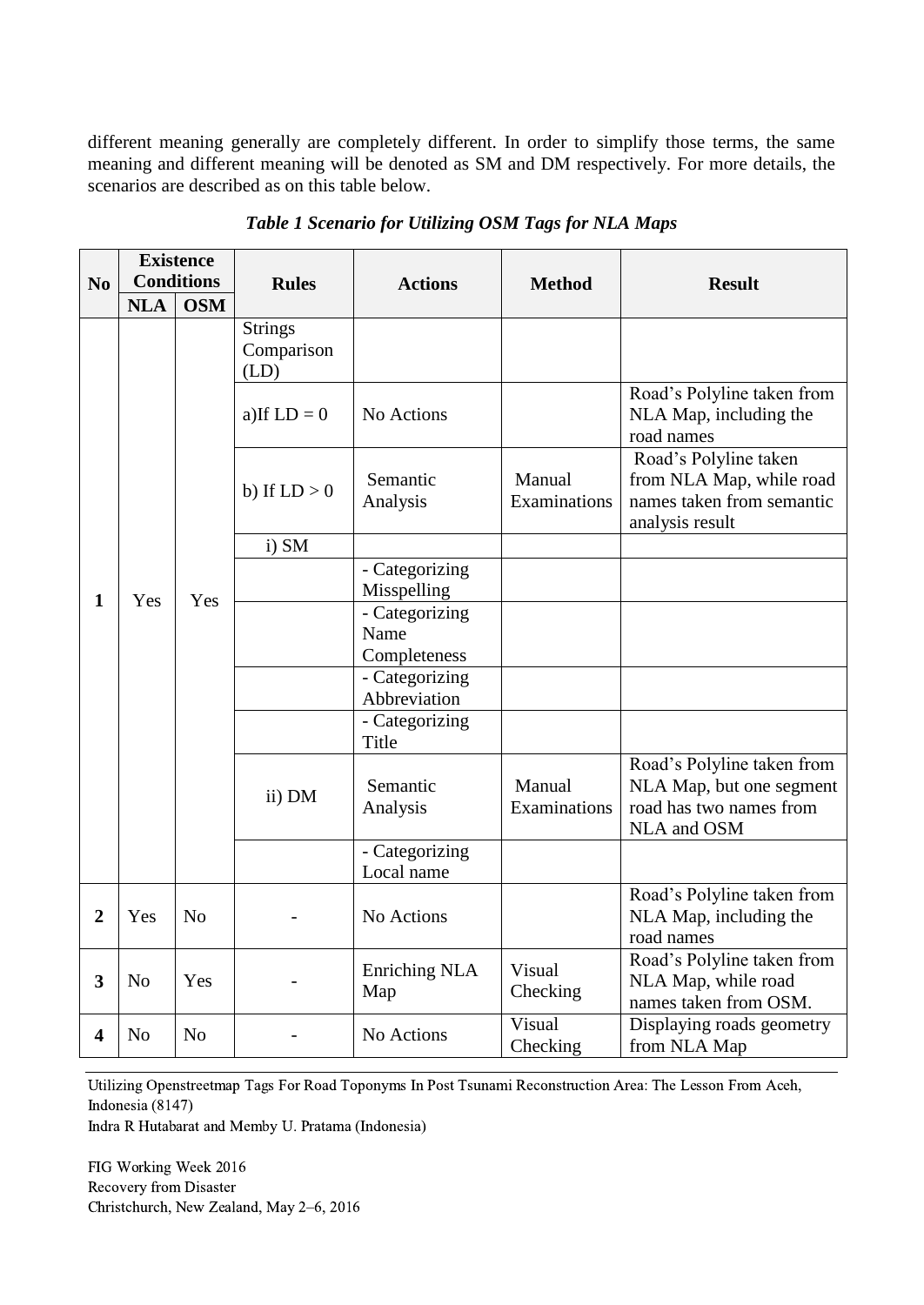### **4. RESULTS**

In total, the number of road polygons segments that had been corresponded are 140 road segments in Banda Aceh, while Aceh Besar has 91 road segments. It is reasonable because Banda Aceh is an urban area that was rebuilt after the tsunami and it is also the capital of Aceh Province, whereas Aceh Besar is a rural area with population less than Banda Aceh. So, the government might be focus on constructing the urban area after tsunami disaster.

| <b>Existence</b>  | <b>Banda Aceh</b> |         | <b>Aceh Besar</b> |              |  |
|-------------------|-------------------|---------|-------------------|--------------|--|
| <b>Condition</b>  | <b>Numbers</b>    | Ratio   | <b>Numbers</b>    | <b>Ratio</b> |  |
| <b>NLA Yes-</b>   | 38                | 27.14%  | 20                | 21.98%       |  |
| <b>OSM Yes</b>    |                   |         |                   |              |  |
| <b>NLA Yes-</b>   | 13                | 9.29%   | 11                | 12.09%       |  |
| <b>OSM No</b>     |                   |         |                   |              |  |
| <b>NLA No-</b>    | 31                | 22.14%  | 6                 | 6.59%        |  |
| <b>OSM Yes</b>    |                   |         |                   |              |  |
| <b>NLA No-</b>    | 58                | 41.43%  | 54                | 59.34%       |  |
| <b>OSM No</b>     |                   |         |                   |              |  |
| <b>Total Road</b> | 140               | 100.00% | 91                | 100.00%      |  |
| <b>Segments</b>   |                   |         |                   |              |  |

*Table 2 Ratio of Road Names Existence*

The string comparison is only applied on NLA Yes-OSM Yes existence condition. At this case, there are 38 pair of strings in Banda Aceh and 20 pair of strings in Aceh Besar that would be inspected. The statistics analysis gives information that the average of LD values in Banda Aceh is slightly better rather than Aceh Besar with 10.24 and 12.15 respectively. This fact show that the standardization of naming roads is complex.

| <b>Statistics</b>                   | <b>Similarity Value</b> |                      | Levenshtein<br><b>Distance Value</b> |                      |  |
|-------------------------------------|-------------------------|----------------------|--------------------------------------|----------------------|--|
|                                     | <b>Banda</b><br>Aceh    | Aceh<br><b>Besar</b> | <b>Banda</b><br><b>Aceh</b>          | Aceh<br><b>Besar</b> |  |
| <b>Maximum</b>                      | 100.00%                 | 95.00%               | 24                                   | 21                   |  |
| <b>Minimum</b>                      | 25.00%                  | 29.41%               |                                      |                      |  |
| <b>Mean</b>                         | 58.80%                  | 48.49%               | 10.24                                | 12.25                |  |
| <b>Standard</b><br><b>Deviation</b> | 0.26                    | 0.17                 | 6.8                                  | 4.31                 |  |

*Table 3 Statistics of Levenistein Distance Values and Similarity Values*

Utilizing Openstreetmap Tags For Road Toponyms In Post Tsunami Reconstruction Area: The Lesson From Aceh, Indonesia (8147)

Indra R Hutabarat and Memby U. Pratama (Indonesia)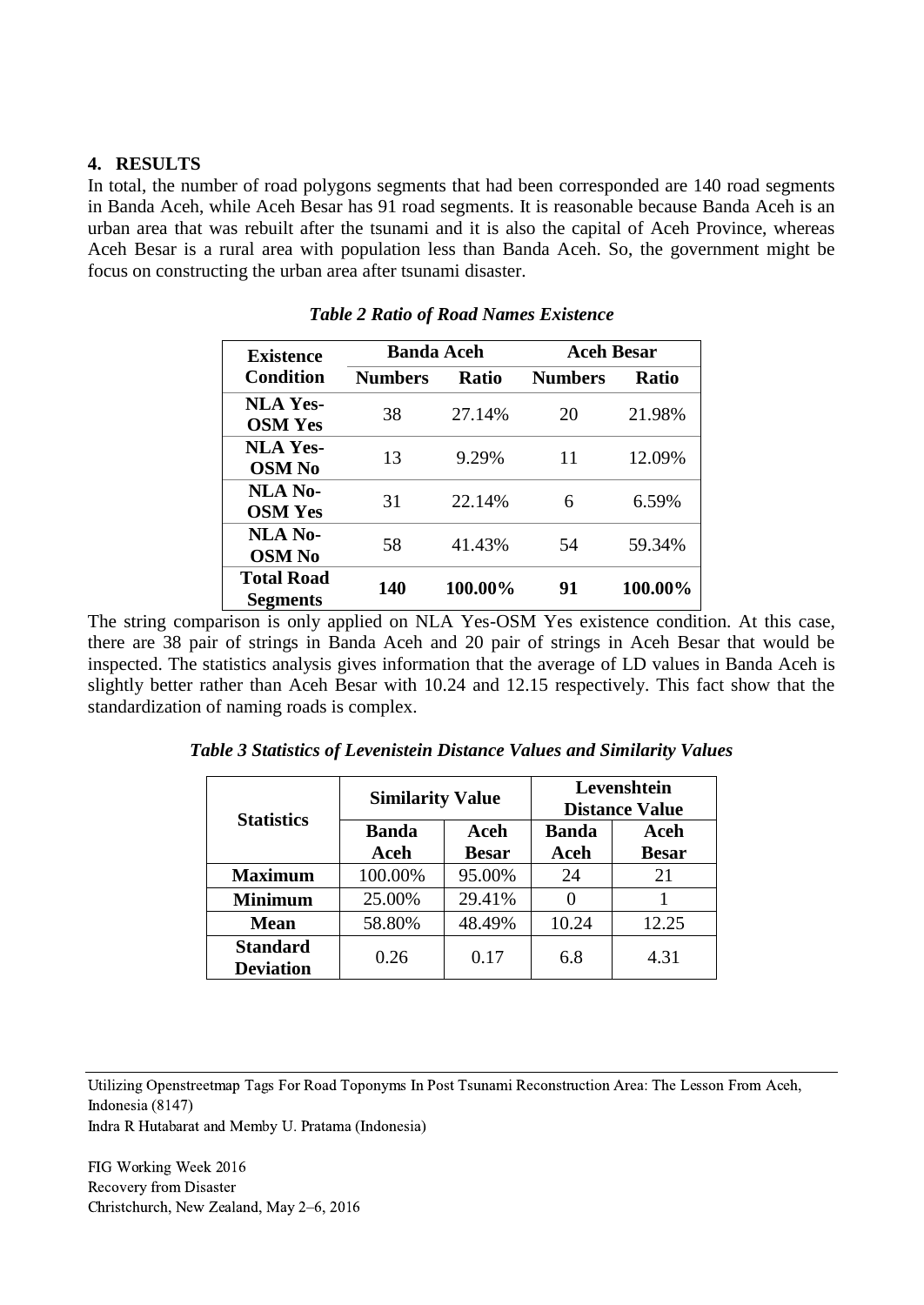

*Figure 3 Distribution of Similarity Values and Leveinstence Distance Value*

The NLA No-OSM Yes in Banda Aceh has around 22% ratio with 31 roads segments, whilst Aceh Besar has only 6% ratio with 6 road segments. The advantage of this condition is that OSM road names can be utilized to fulfill NLA road segments (conflation). However, the criteria of naming roads should be thought carefully with NLA's procedures such as how to write abbreviation, misspelling and name's title correctly. The visualization about conflating road names from OSM to NLA roads can be seen on figure 3. The red road names represents suggestion road names, while green words reflects NLA original name. This map shows that



OSM can fill the road segments that do not have road names (yellow rectangle). *Figure 4 Examples of Conflating Road Names for NLA Map in Banda Aceh*

Utilizing Openstreetmap Tags For Road Toponyms In Post Tsunami Reconstruction Area: The Lesson From Aceh, Indonesia (8147) Indra R Hutabarat and Memby U. Pratama (Indonesia)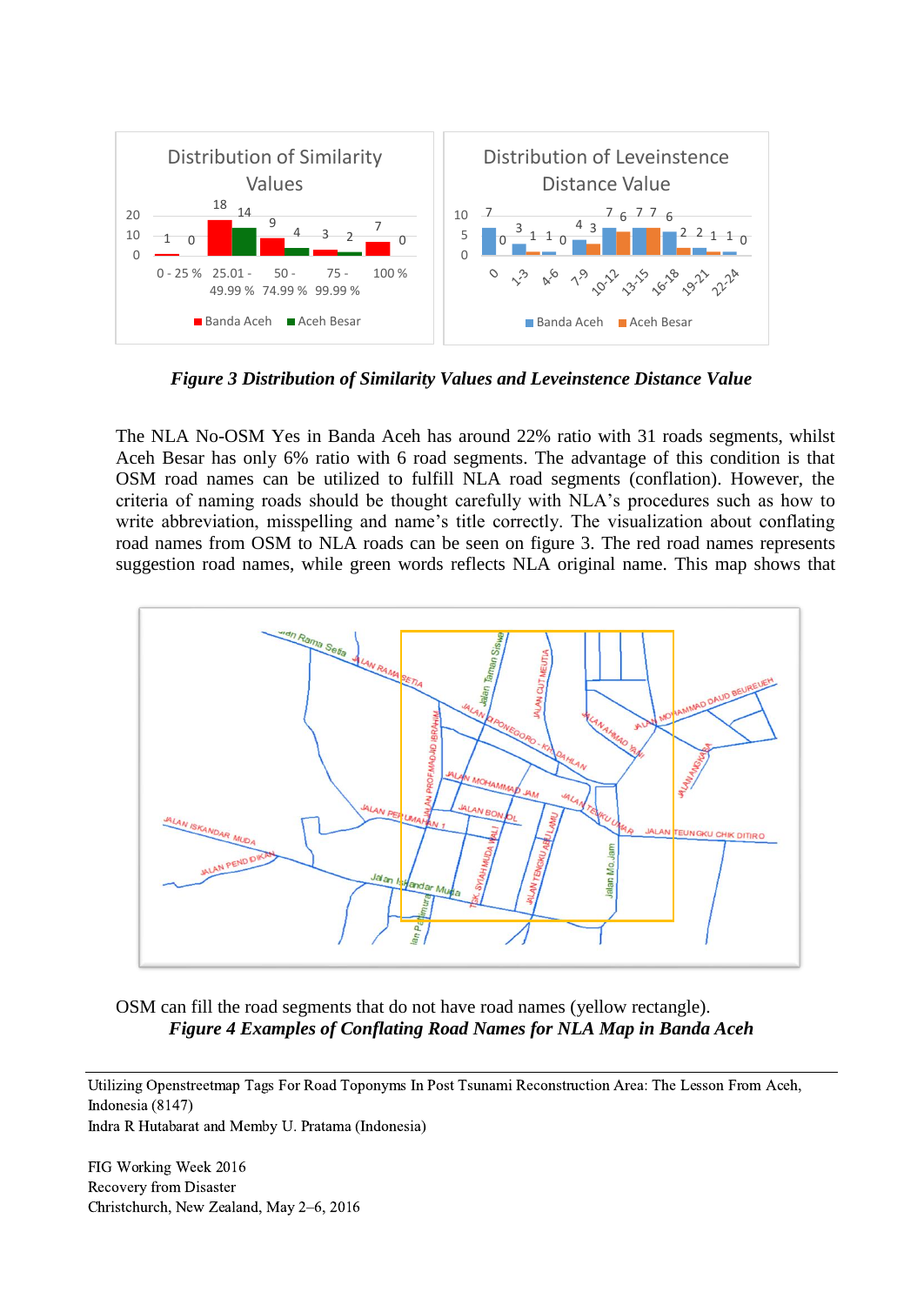In Banda Aceh, there are 12 SM sub conditions while there are 6 SM sub conditions in Aceh Besar. From the SM results, 10 comparisons decided to use OSM road names due to several mistakes in naming the roads in NLA toponym. These mistakes are may be caused by mistyping by surveyors when they input the road names to GPS, lack of information from field area, and habitual to shortened people names. So, based on these examples, OSM tags can amend and complement NLA toponyms.

| N <sub>0</sub> | <b>FID</b>     | <b>NLA</b><br><b>NAME</b>                                             | <b>OSM</b><br><b>NAME</b>                                                                | Categoriz<br>e of<br><b>Action</b>            | <b>Explanations</b>                                                                        | <b>String that</b><br>will be used<br>in NLA<br>roads |
|----------------|----------------|-----------------------------------------------------------------------|------------------------------------------------------------------------------------------|-----------------------------------------------|--------------------------------------------------------------------------------------------|-------------------------------------------------------|
| $\mathbf{1}$   | 14             | <b>JALA</b><br>N CUT CUT<br><b>NYAK</b><br><b>DIEN</b>                | <b>JALAN</b><br><b>NYAK</b><br><b>DHIEN</b>                                              | Misspellin<br>g/Mistypi<br>ng                 | <b>DIEN</b> instead DHIEN; means<br>Candle                                                 | <b>NLA</b>                                            |
| $\overline{2}$ | $\overline{4}$ | <b>JALA</b><br>$\mathbf N$<br>K<br>M                                  | <b>JALAN</b><br><b>P.NYA PANGLIM</b><br>A NYAJ<br><b>MAKA MAKAM</b>                      | Misspellin<br>g/Mistypi<br>ng                 | NYAK instead NYAJ; means<br>"Affection or Mom"                                             | <b>NLA</b>                                            |
| 3              | 15             | <b>JALA</b><br>$\mathbf N$<br>PROF.<br>D<br><b>IBRA</b><br><b>HIM</b> | <b>JALAN</b><br><b>PROFESO</b><br><b>MADJI R ABDUL</b><br><b>MAJID</b><br><b>IBRAHIM</b> | Name<br>Complete<br>ness;<br>Abbreviati<br>on | added ABDUL;<br>PROF instead PROFFESOR                                                     | <b>NLA</b>                                            |
| 4              | 7              | <b>JALA</b><br>N<br><b>TEUN</b>                                       | <b>JALANT.</b><br><b>ISKANDA</b><br>$\mathbb{R}$                                         | Abbreviati<br><sub>on</sub>                   | TEUNGKU instead T. In addition,<br>this is wrong shortened.<br>TEUNGKU should be shortened | <b>NLA</b>                                            |

*Table 4 Same Meaning Semantic analysis in Banda Aceh*

Utilizing Openstreetmap Tags For Road Toponyms In Post Tsunami Reconstruction Area: The Lesson From Aceh, Indonesia (8147)

Indra R Hutabarat and Memby U. Pratama (Indonesia)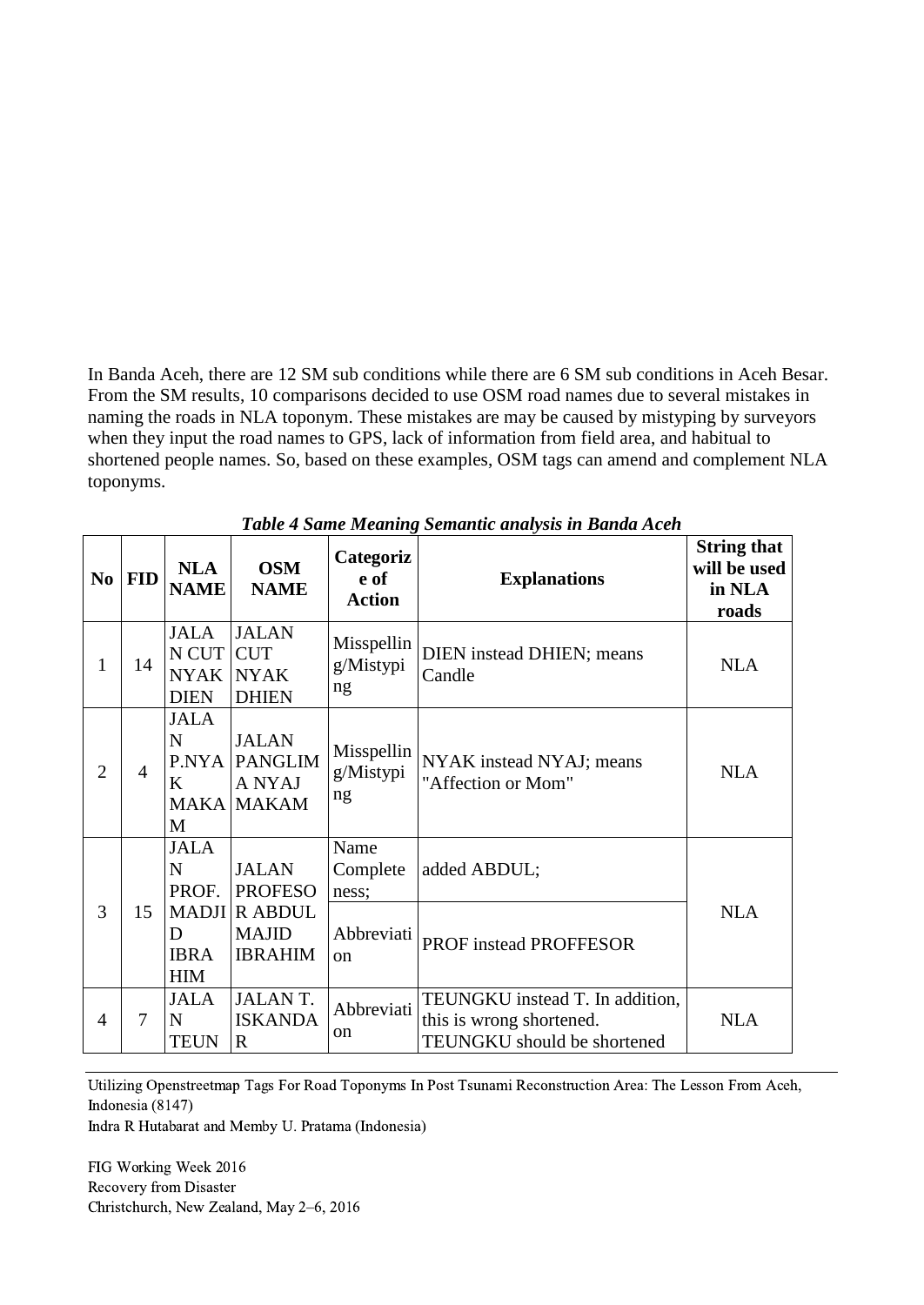| N <sub>0</sub> | <b>FID</b>   | <b>NLA</b><br><b>NAME</b>                                                                                  | <b>OSM</b><br><b>NAME</b>                                       | Categoriz<br>e of<br><b>Action</b> | <b>Explanations</b>                                                                  | <b>String that</b><br>will be used<br>in NLA<br>roads |
|----------------|--------------|------------------------------------------------------------------------------------------------------------|-----------------------------------------------------------------|------------------------------------|--------------------------------------------------------------------------------------|-------------------------------------------------------|
|                |              | <b>GKU</b><br><b>ISKAN</b><br><b>DAR</b>                                                                   |                                                                 |                                    | as "Tg" means Religious Leader                                                       |                                                       |
| 5              | 28           | <b>JALA</b><br>$\mathbf N$                                                                                 | <b>JALAN IR.</b><br>Η.<br><b>MOHAM</b>                          | Abbreviati<br>on                   | MOHAMMAD instead M;                                                                  | <b>OSM</b>                                            |
|                |              | M.TH<br><b>AHER</b>                                                                                        | <b>MAD</b><br><b>THAHER</b>                                     | Title                              | added IR and H                                                                       |                                                       |
|                |              | <b>JALA</b><br>${\bf N}$<br><b>DAUD</b>                                                                    | <b>JALAN</b><br><b>MOHAM</b>                                    |                                    | added MOHAMMAD                                                                       |                                                       |
| 6              | 10           | <b>BEUR</b><br>EUH(S)<br><b>IMPA</b><br><b>NG</b><br>LIMA)                                                 | <b>MAD</b><br><b>DAUD</b><br><b>BEUREUE</b><br>H                | Name<br>Complete<br>ness;          | delete SIMPANG LIMA, it is a<br>POI name of road junction                            | <b>OSM</b>                                            |
| 7              | 5            | <b>JALA</b><br>$\mathbf N$<br><b>SOET</b><br>A                                                             | <b>JALAN</b><br><b>SOEKARN</b><br><b>O-HATTA</b>                | Abbreviati<br>on                   | SOEKARNO-HATTA instead<br>SOETA, no abbreviation for road<br>names from People Names | <b>OSM</b>                                            |
| 8              | 44           | <b>JALA</b><br>$\mathbf N$<br><b>SUDIR</b><br><b>MAN</b><br><b>KOTA</b><br><b>BAND</b><br>A<br><b>ACEH</b> | <b>JALAN</b><br><b>SUDIRMA</b><br>$\mathbf N$                   | Name<br>Complete<br>ness;          | delete KOTA BANDA ACEH                                                               | <b>OSM</b>                                            |
| 9              | 8            | <b>JALA</b><br>$\mathbf N$<br><b>MALI</b><br><b>KUL</b><br><b>SALE</b><br>H                                | <b>JALAN</b><br><b>SULTAN</b><br><b>MALIKUL</b><br><b>SALEH</b> | Name<br>Complete<br>ness;          | added SULTAN; means King in<br><b>Islamic Emperor</b>                                | <b>OSM</b>                                            |
| 10             | $\mathbf{1}$ | <b>JALA</b><br>$\mathbf N$<br><b>MOH</b><br><b>HASA</b>                                                    | <b>JALAN</b><br><b>TEUKU</b><br><b>MUHAM</b><br><b>MAD</b>      | Name<br>Complete<br>ness;          | added TEUKU; means peerage<br>Abbreviati MOHAMMAD instead MOH no                     | <b>OSM</b>                                            |
|                |              | $\mathbf N$                                                                                                | <b>HASAN</b>                                                    | on                                 | abbreviation for road names from                                                     |                                                       |

Utilizing Openstreetmap Tags For Road Toponyms In Post Tsunami Reconstruction Area: The Lesson From Aceh, Indonesia (8147)

Indra R Hutabarat and Memby U. Pratama (Indonesia)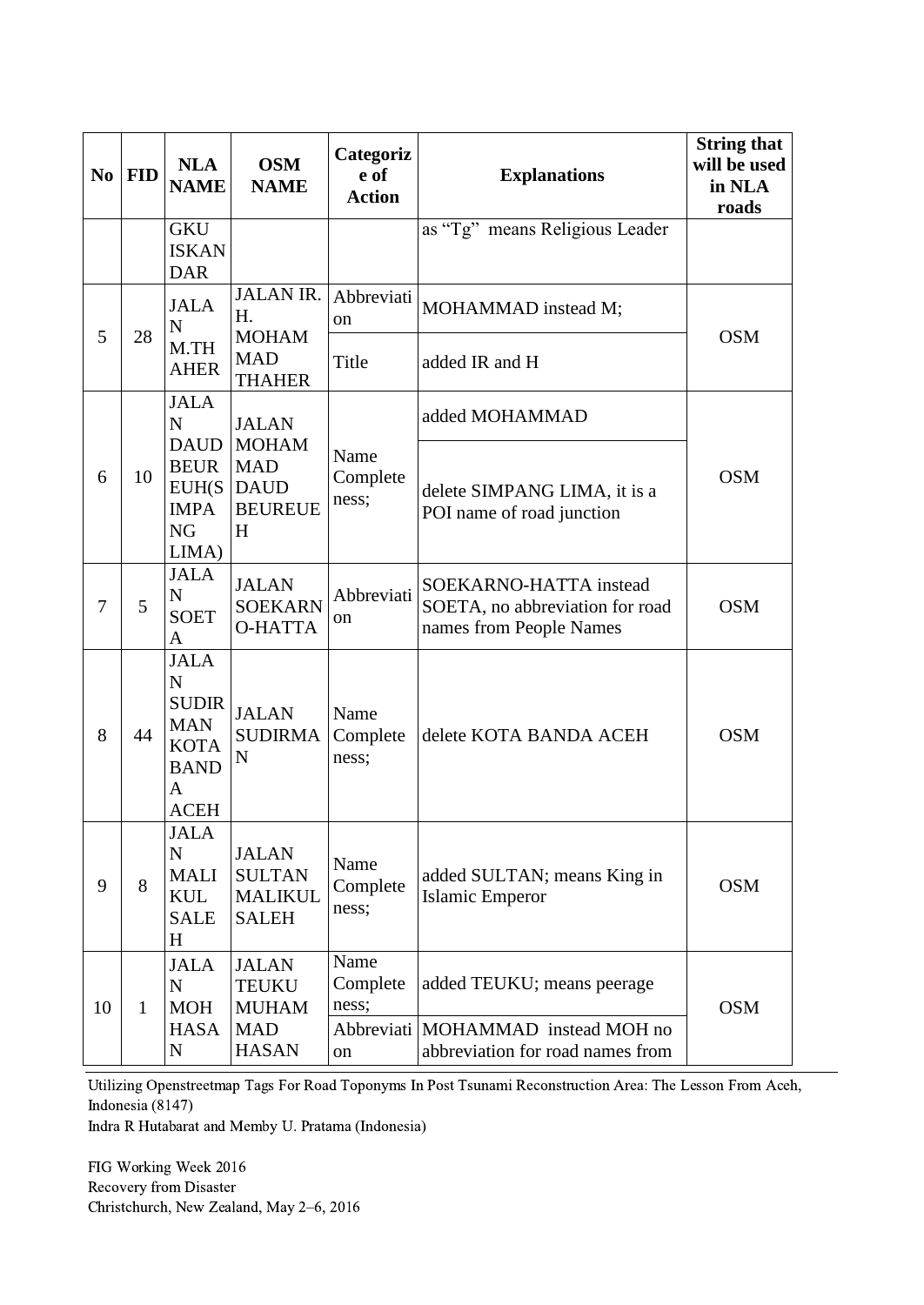| N <sub>0</sub> | <b>FID</b> | <b>NLA</b><br><b>NAME</b>                            | <b>OSM</b><br><b>NAME</b>                                                     | Categoriz<br>e of<br><b>Action</b>                          | <b>Explanations</b>                                                                                  | <b>String that</b><br>will be used<br>in NLA<br>roads |
|----------------|------------|------------------------------------------------------|-------------------------------------------------------------------------------|-------------------------------------------------------------|------------------------------------------------------------------------------------------------------|-------------------------------------------------------|
|                |            |                                                      |                                                                               |                                                             | People Names                                                                                         |                                                       |
| 11             | 30         | <b>JALA</b><br>N<br><b>TENG</b><br>KU<br><b>TIRO</b> | <b>JALAN</b><br><b>TEUNGK</b><br><b>U CHIK</b><br>CIK DI DITIRO               | g/Mistypi<br>ng                                             | Misspellin   CHIK instead CIK; means<br>Grandpa and TEUNGKU instead<br>TEGUK; means Religious Leader | <b>OSM</b>                                            |
| 12             | 32         | <b>JALA</b><br>N<br><b>TEGU</b><br>K<br><b>IMUM</b>  | <b>JALAN</b><br><b>TEUNGK</b><br><b>U IMUM</b><br><b>LUENG</b><br><b>BATA</b> | Misspellin<br>g/Mistypi<br>ng;<br>Name<br>Complete<br>ness; | TEUNGKU instead TEGUK;<br>means Religious Leader<br>added LUENG BATA                                 | <b>OSM</b>                                            |

*Table 5 Same Meaning Semantic analysis in Aceh Besar*

| N <sub>0</sub> | <b>FID</b> | <b>NLA</b><br><b>NAME</b>                                | <b>OSM NAME</b>                                 | Categorize<br>of Action   | <b>Explanations</b>                                                          | <b>String that</b><br>will be used in<br><b>NLA Map</b> |
|----------------|------------|----------------------------------------------------------|-------------------------------------------------|---------------------------|------------------------------------------------------------------------------|---------------------------------------------------------|
| $\mathbf{I}$   | 23         | <b>JALAN</b><br>M.THAH                                   | <b>JALAN IR.</b><br>Н.                          | Abbreviatio<br>n          | MOHAMMAD instead M;                                                          | <b>OSM</b>                                              |
|                |            | ER                                                       | <b>MOHAMMA</b><br><b>D THAHER</b>               | Title                     | added IR and H                                                               |                                                         |
|                |            | <b>JALAN</b>                                             | <b>JALAN</b>                                    | Abbreviatio               | SOEKARNO-HATTA instead                                                       |                                                         |
| $\overline{2}$ | 29         | <b>SOETA</b>                                             | <b>SOEKARNO</b><br>-HATTA                       | n                         | SOETA, no abbreviation for<br>road names from People Names                   | <b>OSM</b>                                              |
|                |            | <b>JALAN</b>                                             | <b>JALAN</b><br>TEUKU                           | Name<br>Completen<br>ess; | added TEUKU;                                                                 | <b>OSM</b>                                              |
| 3              | 28         | <b>MOH</b><br><b>HASAN</b>                               | <b>MUHAMMA</b><br><b>D HASAN</b>                | Abbreviatio<br>n          | MOHAMMAD instead MOH;<br>no abbreviation for road names<br>from People Names |                                                         |
| 4              | 14         | <b>JALAN</b><br><b>CUT</b><br><b>NYAK</b><br><b>DIEN</b> | <b>JALAN CUT</b><br><b>NYAK</b><br><b>DHIEN</b> | Misspelling<br>/Mistyping | DIEN instead DHIEN; means<br>Candle                                          | <b>NLA</b>                                              |

Utilizing Openstreetmap Tags For Road Toponyms In Post Tsunami Reconstruction Area: The Lesson From Aceh, Indonesia (8147)

Indra R Hutabarat and Memby U. Pratama (Indonesia)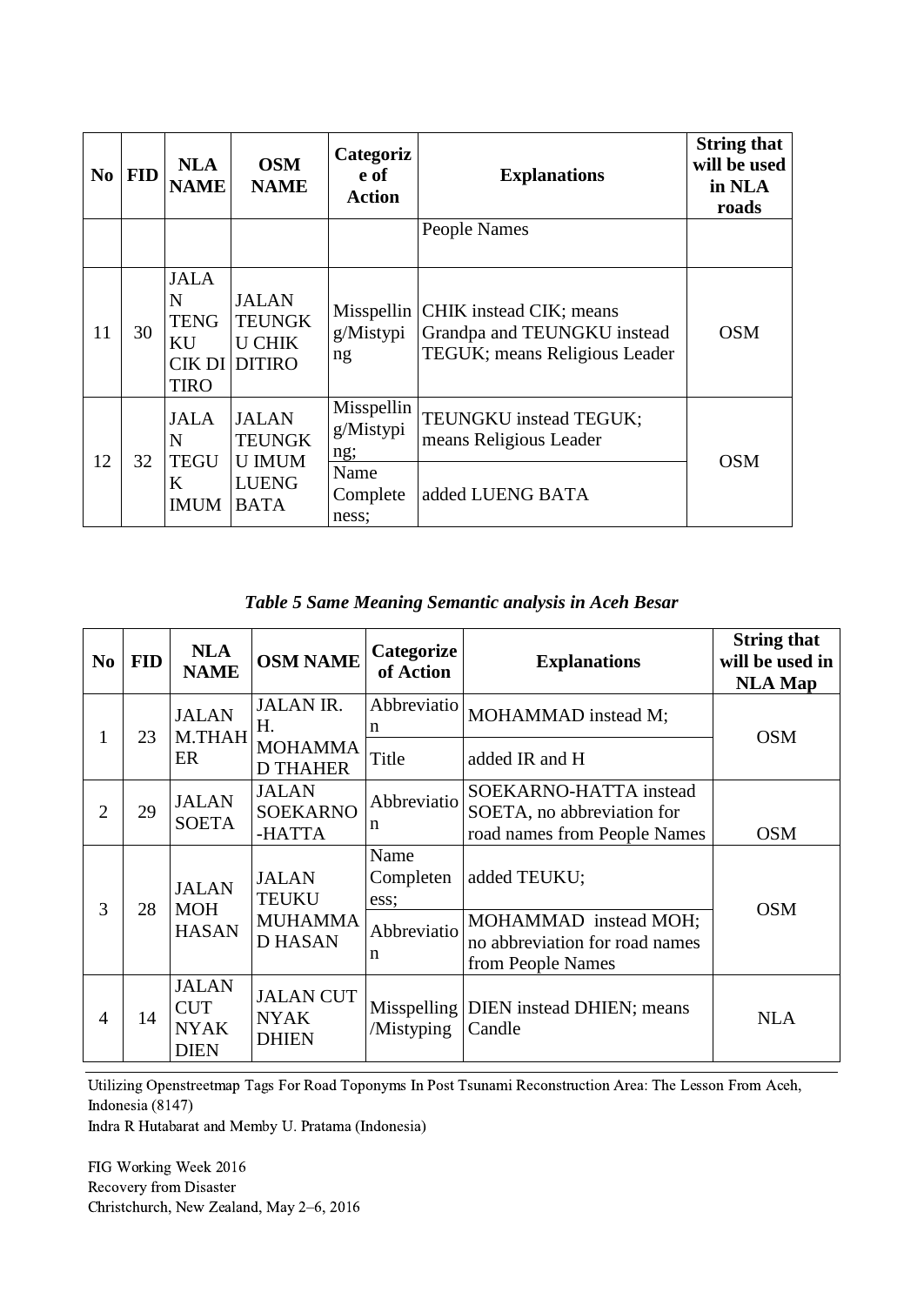|   | 24 | <b>JALAN</b><br><b>MALIK</b><br>UL<br><b>SALEH</b>                                 | <b>JALAN</b><br><b>SULTAN</b><br><b>MALIKUL</b><br><b>SALEH</b>    | Name<br>Completen<br>ess; | added SULTAN; means King in<br><b>Islamic Emperor</b> | <b>OSM</b> |
|---|----|------------------------------------------------------------------------------------|--------------------------------------------------------------------|---------------------------|-------------------------------------------------------|------------|
| 6 | 26 | <b>JALAN</b><br><b>RAYA</b><br><b>BANDA</b><br>ACEH-<br><b>MEULA</b><br><b>BOH</b> | <b>JALAN</b><br><b>BANDA</b><br><b>ACEH</b><br><b>MEULABO</b><br>H | Name<br>Completen<br>ess: | added RAYA                                            | <b>NLA</b> |

DM sub condition semantic analysis results present 19 pairs of string in Banda Aceh and 14 pairs of strings in Aceh Besar. These are the highest ratio in utilizing OSM for NLA toponym. What we can consider why this is happen are the assumption of local road names. It means that local people in that place sometimes give a nickname for geographical place. Also, another hypothesis is there could be wrong in naming roads either by contributors of OSM or NLA surveyor. Nevertheless, it needs further research to prove these hypothesis. The suggestion to check and to compare with other resources datasets (such as Google maps or other authoritative maps from other agency like Geospatial Information Agency) should be taken.

| N <sub>0</sub> | <b>FI</b> | <b>NLA NAME</b>           | <b>OSM NAME</b>            | <b>Categorize of</b> |
|----------------|-----------|---------------------------|----------------------------|----------------------|
|                | D         |                           |                            | <b>Action</b>        |
|                |           | <b>JALAN GAMPONG</b>      | <b>JALAN KRUENG RAYA-</b>  |                      |
|                | 9         | <b>LAMJRUM</b>            | <b>LAMTEUBA</b>            | Local name           |
|                |           | <b>JALAN GAMPONG NUSA</b> | <b>JALAN BANDA ACEH</b>    |                      |
| 2              | 19        |                           | <b>MEULABOH</b>            | Local name           |
|                |           | <b>JALAN GAMPONG WEU</b>  | <b>JALAN JANTHO-</b>       |                      |
| 3              |           |                           | <b>TANGSE</b>              | Local name           |
|                |           | <b>JALAN KEUTAPANG</b>    | <b>JALAN BANDA ACEH</b>    |                      |
| 4              | 17        |                           | <b>MEULABOH</b>            | Local name           |
| 5              | 6         | <b>JALAN KRUENG RABA</b>  | <b>JALAN GOLF</b>          | Local name           |
|                |           | <b>JALAN LAMBARO</b>      | <b>JALAN REL KERETA</b>    |                      |
| 6              | 25        |                           | <b>API</b>                 | Local name           |
|                |           | <b>JALAN LHOKNGA</b>      | <b>JALAN BANDA ACEH</b>    |                      |
| 7              | 22        |                           | <b>MEULABOH</b>            | Local name           |
| 8              | 18        | <b>JALAN PEUKAN BADA</b>  | <b>AJUN JEUMPIT</b>        | Local name           |
|                |           |                           | <b>JALAN TEUKU NYAK</b>    |                      |
| 9              | $\Omega$  | <b>JALAN PRADA UTAMA</b>  | <b>ARIEF</b>               | Local name           |
|                |           | <b>JALAN RAYA BANDA</b>   | <b>JALAN CUT NYAK DIEN</b> |                      |
| 10             | 4         | <b>ACEH - MEULABOH</b>    |                            | Local name           |

*Table 6 Different Meaning semantic analysis in Banda Aceh*

Utilizing Openstreetmap Tags For Road Toponyms In Post Tsunami Reconstruction Area: The Lesson From Aceh, Indonesia (8147)

Indra R Hutabarat and Memby U. Pratama (Indonesia)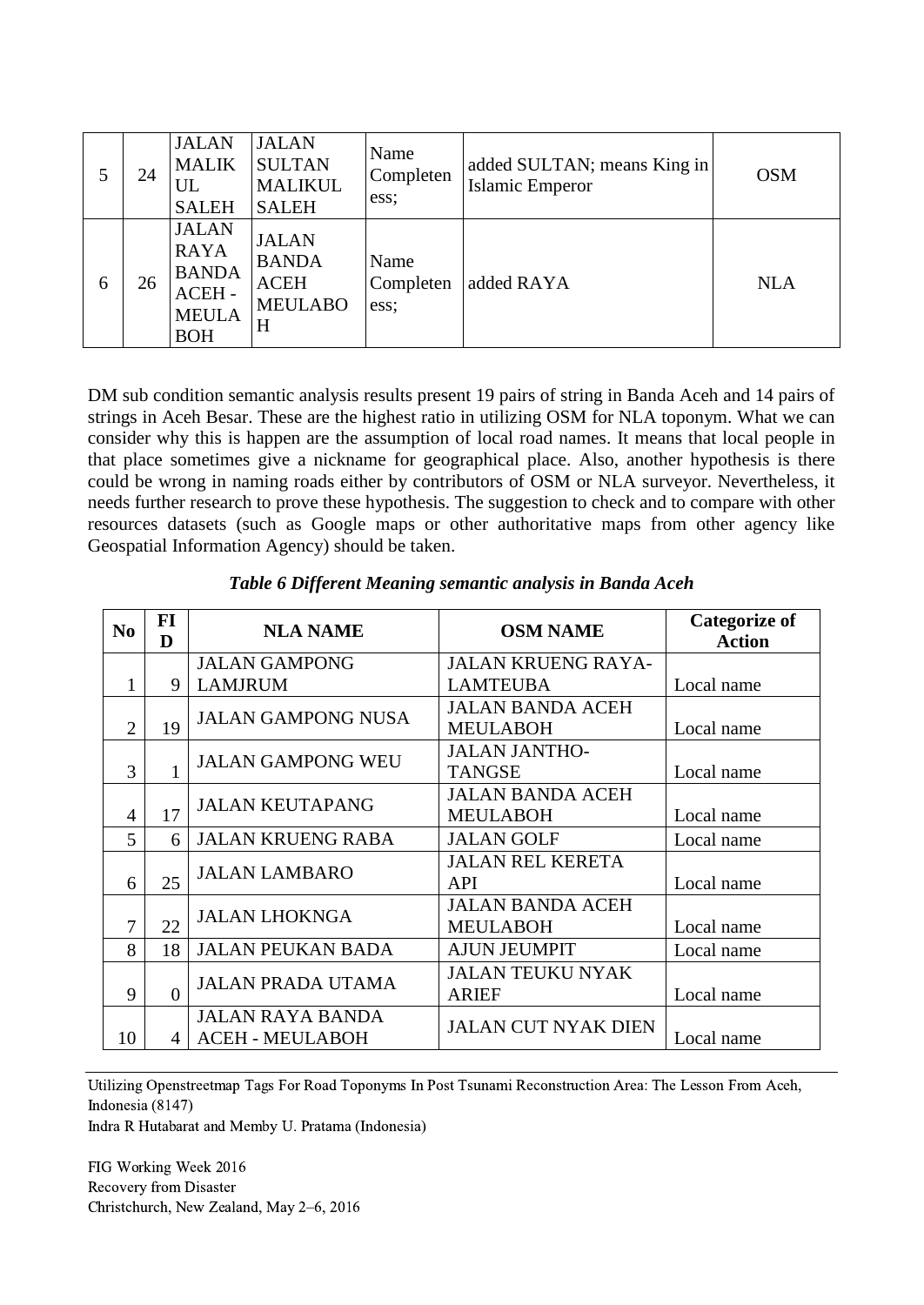|  | <b>JALAN RAYA JANTHO</b>  | <b>JALAN RAYA MEDAN-</b> |            |
|--|---------------------------|--------------------------|------------|
|  |                           | <b>BANDA ACEH</b>        | Local name |
|  | <b>JALAN SULTAN</b>       | <b>JALAN BANDARA</b>     |            |
|  | <b>30   ISKANDAR MUDA</b> |                          | Local name |
|  | <b>JALAN TEGUK IMUM</b>   | <b>JALAN RAYA</b>        |            |
|  |                           | <b>LAMBARO</b>           | Local name |
|  | <b>JALAN RAYA BANDA</b>   | <b>JALAN RAYA MEDAN-</b> |            |
|  | <b>ACEH - SIGLI</b>       | <b>BANDA ACEH</b>        | Local name |

Utilizing Openstreetmap Tags For Road Toponyms In Post Tsunami Reconstruction Area: The Lesson From Aceh, Indonesia (8147) Indra R Hutabarat and Memby U. Pratama (Indonesia)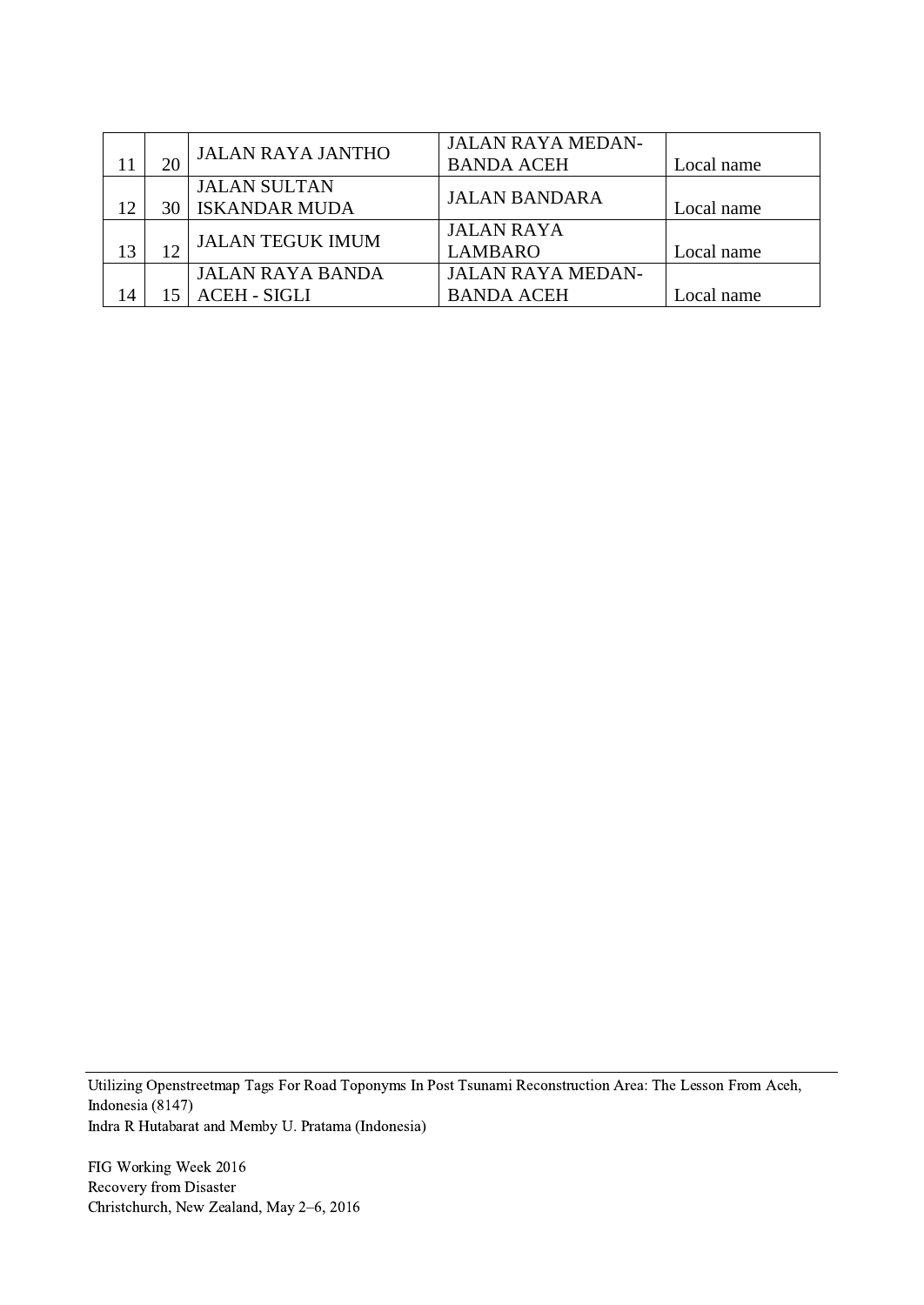| N<br>$\mathbf 0$                 | FI<br>D | <b>NLA NAME</b>                               | <b>OSM NAME</b>                                  | <b>Categorize of</b><br><b>Action</b> |
|----------------------------------|---------|-----------------------------------------------|--------------------------------------------------|---------------------------------------|
| $\mathbf{1}$                     |         | 27 JALAN ANGSA                                | JALAN NYAK ADAM KAMIL I                          | Local name                            |
| $\overline{2}$                   |         | 11 JALAN H.SALEH                              | <b>JALAN NYAK ADAM KAMIL III</b>                 | Local name                            |
| 3                                | 20      | <b>JALAN ISKANDAR MUDA</b>                    | <b>JALAN PELABUHAN LAMA</b><br><b>ULEE LHEUE</b> | Local name                            |
| $\overline{4}$                   |         | 29 JALAN JAMBOTAPE                            | <b>JALAN SYIAH KUALA</b>                         | Local name                            |
| 5                                |         | <b>JALAN LAYANG P.NYAK</b><br>36 MAKAM        | <b>JALAN PROF. ALI HASJMY</b>                    | Local name                            |
| 6                                | 22      | <b>JALAN LHOKNGA</b>                          | <b>JALAN BANDA ACEH</b><br><b>MEULABOH</b>       | Local name                            |
| $\overline{7}$                   |         | 18 JALAN MALIKUL SALEH                        | <b>JALAN WEDANA</b>                              | Local name                            |
| 8                                |         | 38 JALAN PRADA UTAMA                          | <b>JALAN TEUKU NYAK ARIEF</b>                    | Local name                            |
| 9                                |         | <b>JALAN PROF.MADJID</b><br>19 <b>IBRAHIM</b> | <b>JALAN ISKANDAR MUDA</b>                       | Local name                            |
| $\mathbf{1}$<br>$\boldsymbol{0}$ |         | <b>JALAN TAMAN MAKAM</b><br>47 PAHLAWAN       | JALAN NYAK ADAM KAMIL III                        | Local name                            |
| $\mathbf{1}$<br>1                |         | <b>JALAN TAMAN MAKAM</b><br>45 PAHLAWAN       | <b>JALAN RESIDEN DANUBROTO</b>                   | Local name                            |
| $\mathbf{1}$<br>$\overline{2}$   |         | <b>JALAN TAMAN MAKAM</b><br>35 PAHLAWAN       | <b>JALAN SULTAN</b><br>MALIKUSSALEH              | Local name                            |
| $\mathbf{1}$<br>$\overline{3}$   | 41      | <b>JALAN TAMAN SISWA</b>                      | <b>JALAN KH AHMAD DAHLAN</b>                     | Local name                            |
| $\mathbf{1}$<br>$\overline{4}$   | 42      | <b>JALAN TEGUK IMUM</b>                       | <b>JALAN RAYA LAMBARO</b>                        | Local name                            |
| $\mathbf{1}$<br>5                | 16      | <b>JALAN TENGKU DIL HONG</b>                  | <b>JALAN TENGKU DILHONG 2</b>                    | Local name                            |
| $\mathbf{1}$<br>6                | 24      | <b>JALAN TENGKU DIL HONG</b>                  | <b>JALAN WEDANA</b>                              | Local name                            |
| $\mathbf{1}$<br>$\overline{7}$   | 6       | <b>JALAN TENGKU DIL HONG</b>                  | <b>JALAN KEMUNING</b>                            | Local name                            |
| $\mathbf{1}$<br>$8\,$            | 23      | <b>JALAN TEUNGKU NYAK</b><br><b>ARIEF</b>     | <b>JALAN MOHAMMAD DAUD</b><br><b>BEUREUEH</b>    | Local name                            |
| $\mathbf{1}$<br>9                | 43      | <b>JALAN ULEE LHEUE</b>                       | <b>JALAN BANDA ACEH</b><br><b>MEULABOH</b>       | Local name                            |

*Table 7 Different Meaning semantic analysis in Aceh Besar*

### **5. CONCLUSION**

One of the duties from NLA is to create good land administration system. Like any other The Impacted Areas, Aceh Province needs good land administration system to reduce the social and

Utilizing Openstreetmap Tags For Road Toponyms In Post Tsunami Reconstruction Area: The Lesson From Aceh, Indonesia (8147)

Indra R Hutabarat and Memby U. Pratama (Indonesia)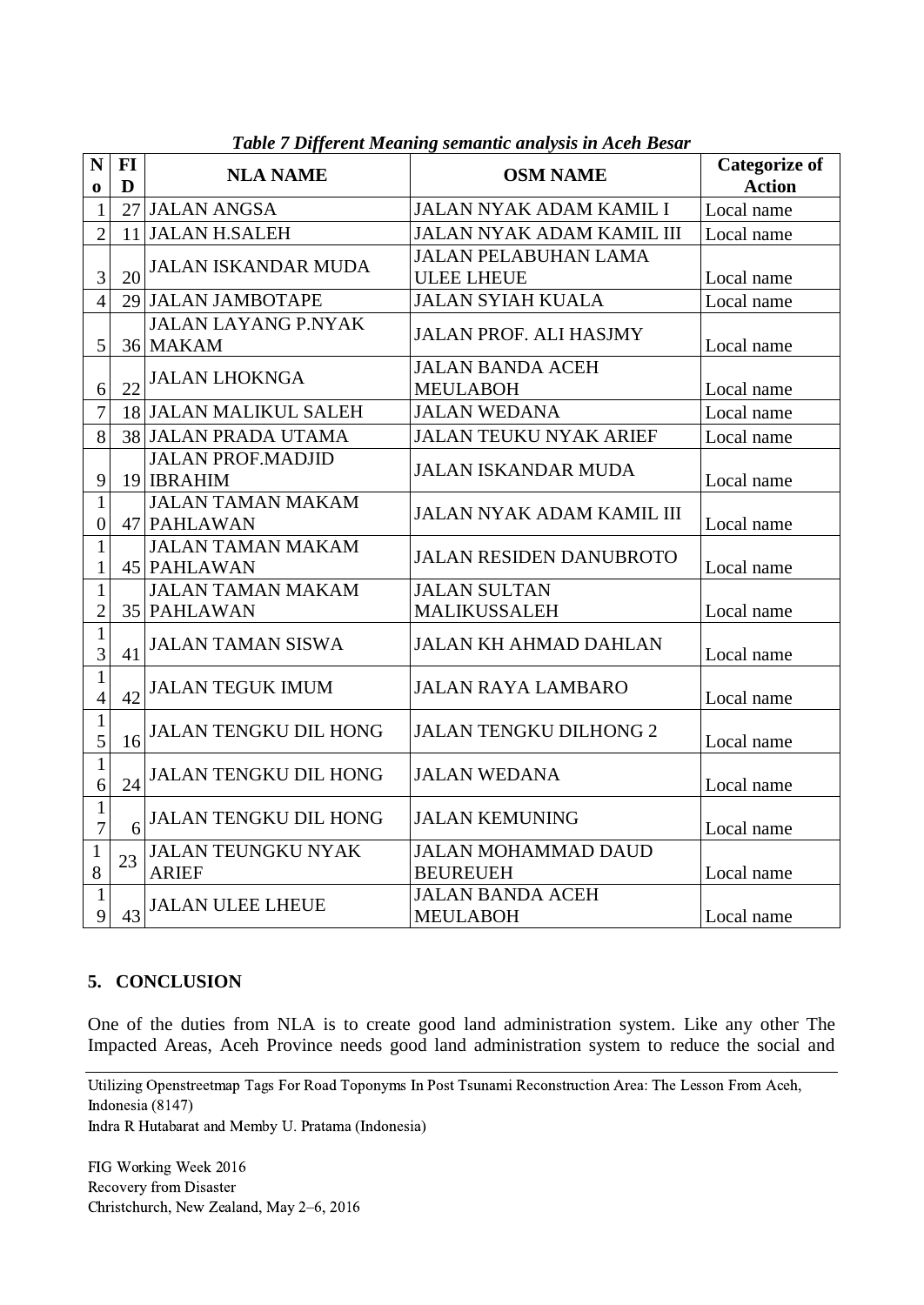ownership conflicts. This paper intends to improve the quality and coverage of toponyms of NLA Map, and can determine the benefits and limitation of OSM data in Aceh Province related to Rehabilitation Action for Post Tsunami Disaster. NLA as one of the ministries which has responsibility for developing Aceh Province after Tsunami, is in charge for mapping Base Map with large scale area, cadastral mapping and land registration and one of part in producing Base Map is toponyms survey. By taking OSM tags post-tsunami reconstructions, NLA can use them as initial information before doing toponyms survey. Also, OSM could give better understanding about local language toponyms in the surveyed area. So, NLA toponyms resulted from survey are expected to be accurate and it can accelerate the survey process.

The results shows that OSM tags in urban area are quantitatively better than rural area. It can be seen from quantitative comparisons that there are 4 results. First, the road names existence condition of NLA Yes-OSM Yes presented around 27% ratio and around 21% ratio in Banda Aceh and Aceh Besar respectively. Second, comparing road names existence condition of NLA No-OSM Yes in Banda Aceh and Aceh Besar with 22.14% ratio and 6.59% ratio. These two road names existence conditions are types which could optimize NLA toponyms due to their OSM tags existence. Third, there are 7 LD values which are same in both datasets in urban area, while there are no similar strings in rural area. Lastly, LD standard deviation of Banda Aceh is lower than Aceh Besar which has differences nearly 2. Third and fourth results have given a correlation that many OSM users are interested in mapping urban area, so that made the completeness of OSM in urban area is better than rural area. Hopefully, OSM also increases in rural area of Indonesia considering the government is still mapping whole country.

In utilizing toponym, the same meaning (SM) sub condition which was taken from string comparisons give some advantages for complementing and correcting NLA toponym. OSM tags showed that they can follow the road naming regulation of NLA rather than NLA toponyms itself. It can help to complement an incomplete road name, incomplete title or correcting misspelling that derived from mistakes during toponyms survey. In addition, the result of different meaning (DM) semantic analysis could give another perspective about the road names, but it needs to compare other authoritative datasets or commercial datasets like google maps. Also, NLA No-OSM Yes existence condition is a merit for enriching NLA roads which do not have attributes. Appearing mostly in Banda Aceh, this condition can be good for urban area particularly in city center. By considering these results, OSM tags in the study area can give benefits for NLA toponyms.

However, the completeness of road's OSM tags is the limitation for NLA toponyms, mainly in rural area. The road names existence conditions are from around 9% to 12% ratio for NLA Yes-OSM No, and from 41% to 60% ratio for NLA No-OSM No. These conditions make the comparison between them can be implemented, and they could also not fulfill NLA road segments which do not label with road names.

Finally, as OSM is the leading crowdsourced mapping in the world, government could involve the communities in taking spatial information and textual information. Thus, it is suggested to share the regulation of toponyms that the government made to OSM communities. By socializing their

Utilizing Openstreetmap Tags For Road Toponyms In Post Tsunami Reconstruction Area: The Lesson From Aceh, Indonesia (8147)

Indra R Hutabarat and Memby U. Pratama (Indonesia)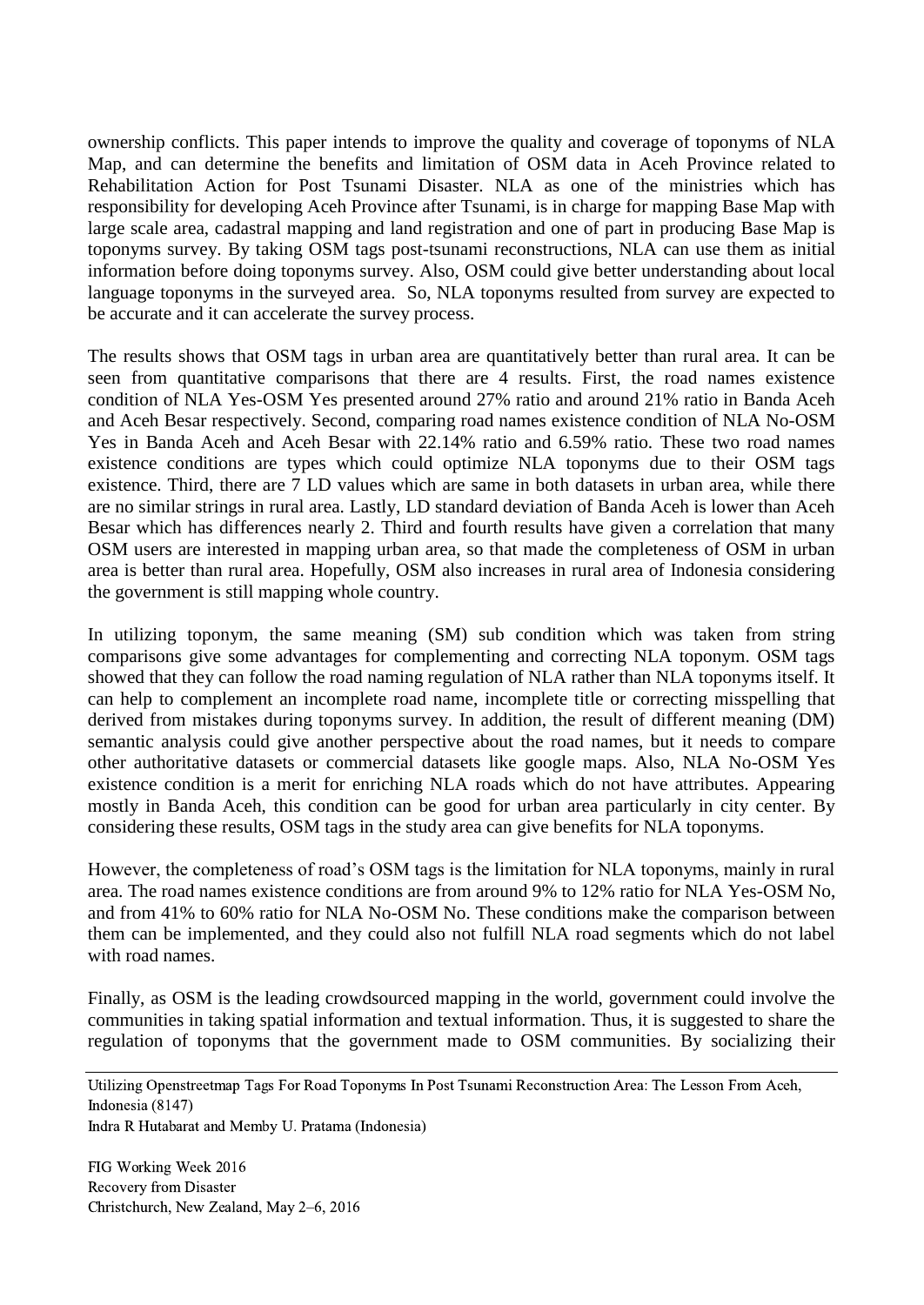regulation in naming geographical places, Indonesia can get more complete geographical data in whole country, particularly to speed up and to reduce toponyms survey. Also, this may help government to obtain uniformity in naming geographical places in Indonesia.

Utilizing Openstreetmap Tags For Road Toponyms In Post Tsunami Reconstruction Area: The Lesson From Aceh, Indonesia (8147) Indra R Hutabarat and Memby U. Pratama (Indonesia)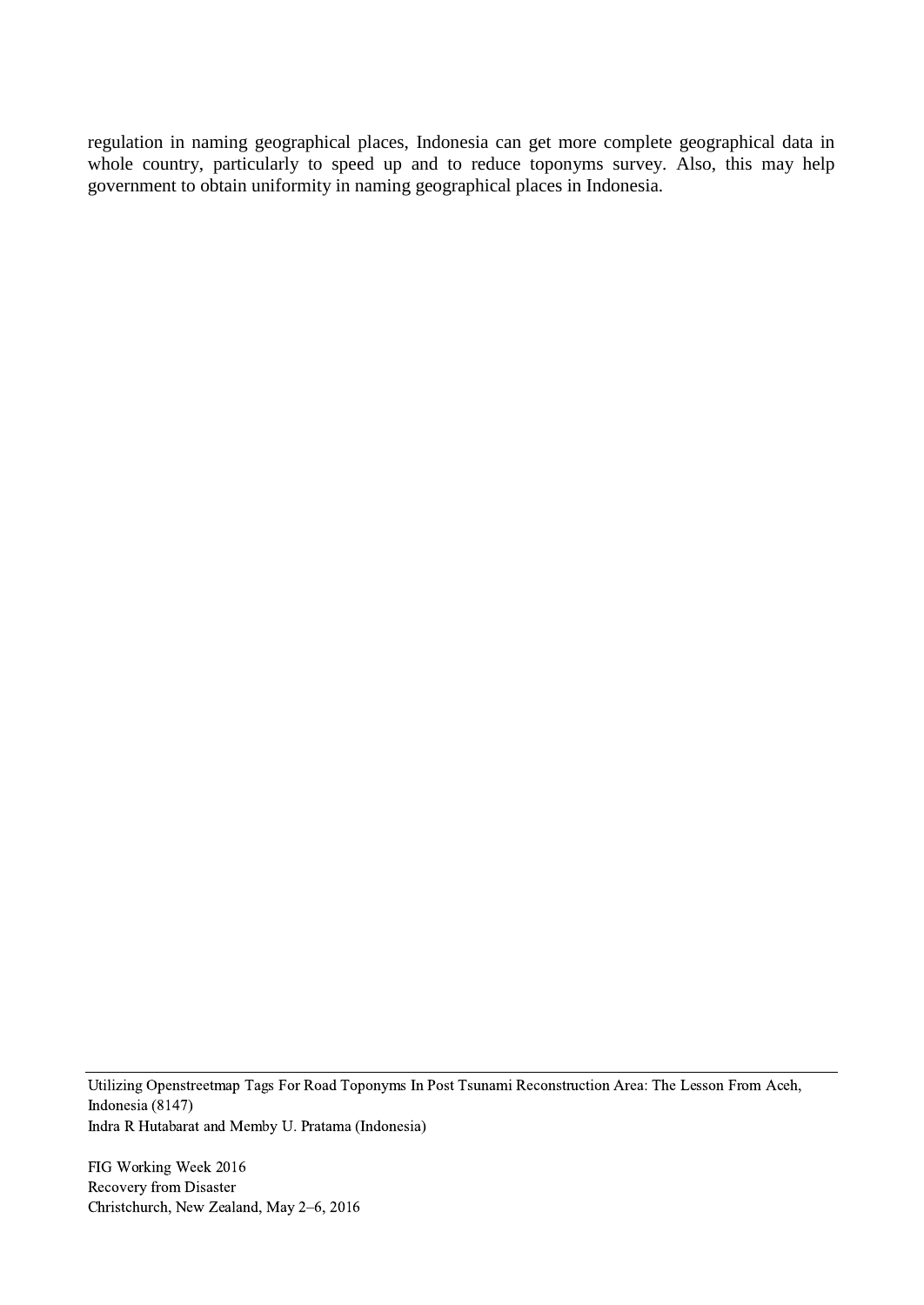#### **REFERENCES**

- Anand, Suchith et al. 2010. "When Worlds Collide: Combining Ordnance Survey and Open Street Map Data."
- "Belajar Bahasa Aceh [Learning Aceh Language]." 2015. *Belajar Bahasa Aceh*. https://bahasaaceh.wordpress.com/2010/02/14/nama-asli-aceh/ (August 1, 2015).
- Bennett, Jonathan. 2010. *OpenStreetMap*. 1st ed. ed. Mithun Sehgal. Birmingham: Packt Publishing.
- Du, Heshan et al. 2012. "Geospatial Information Integration for Authoritative and Crowd Sourced Road Vector Data." *Transactions in GIS* 16(4): 455–76.
- Euzenat, Jérôme, and Pavel Shvaiko. 2007. Booksgooglecom *Ontology Matching*. Berlin: Springer. http://book.ontologymatching.org/.
- Frederik Ramm. 2014. "OpenStreetMap Data in Layered GIS Format." http://www.geofabrik.de/data/geofabrik-osm-gis-standard-0.6.pdf.
- GFDRR. 2014. *Understanding Risk The Evolution of Disaster Risk Assessment*. Washington. https://www.gfdrr.org/sites/gfdrr.org/files/publication/\_Understanding\_Risk-Web\_Versionrev\_1.7.3.pdf.
- Haklay, M., Antoniou, V., Basiouka, S., Soden, R., and Mooney, P. 2014. *Crowdsourced Geographic Information Use in Government Report to GFDRR*. London. http://www.preventionweb.net/english/professional/publications/v.php?id=38130.
- Harding, Jenny. 2006. "Vector Data Quality: A Data Provider's Perspective." In *Fundamentals of Spatial Data Quality*, eds. Rodolphe Devillers and Robert Jeansoulin. London, UK: ISTE, 141–58.

InaSAFE. 2015. "About InaSAFE." http://inasafe.org/en/general/index.html (August 15, 2015).

- "ISO/CD 19157 Geographic Information Data Quality." 2010. : 155. http://www.isotc211.org/protdoc/211n2959/.
- Jakobsson, A, and L Tsoulos. 2007. "The Role of Quality in Spatial Data Infrastructures." *Eurogeographics*: 10. http://hostmaster.icaci.org/files/documents/ICC\_proceedings/ICC2007/documents/doc/THEM E 7/oral 3-2/7.3-2.1 (НЕТ 1 ФОТО) THE ROLE OF QUALITY IN SPATIAL DATA
	- INF.doc.
- Neis, Pascal, and Alexander Zipf. 2012. "Analyzing the Contributor Activity of a Volunteered Geographic Information Project — The Case of OpenStreetMap." *ISPRS International Journal of Geo-Information* 1(2): 146–65.
- Pandiselvam, P, T Marimuthu, and R Lawrance. 2014. "A Comparative Study on String Matching Algorithms of Biological Sequences." In *International Conference on Intelligent Computing*, New York: Cornell University Library, 1–5. http://arxiv.org/ftp/arxiv/papers/1401/1401.7416.pdf.
- Perdana, a. P., E. Hendrayana, and W. E. Santoso. 2012. "The Important of Toponym in the Middle of Maps and Imagery for Disaster Management." *International Archives of the Photogrammetry, Remote Sensing and Spatial Information Sciences - ISPRS Archives* 39(September): 523–27. http://www.scopus.com/inward/record.url?eid=2-s2.0- 84924335929&partnerID=tZOtx3y1.

Utilizing Openstreetmap Tags For Road Toponyms In Post Tsunami Reconstruction Area: The Lesson From Aceh, Indonesia (8147)

Indra R Hutabarat and Memby U. Pratama (Indonesia)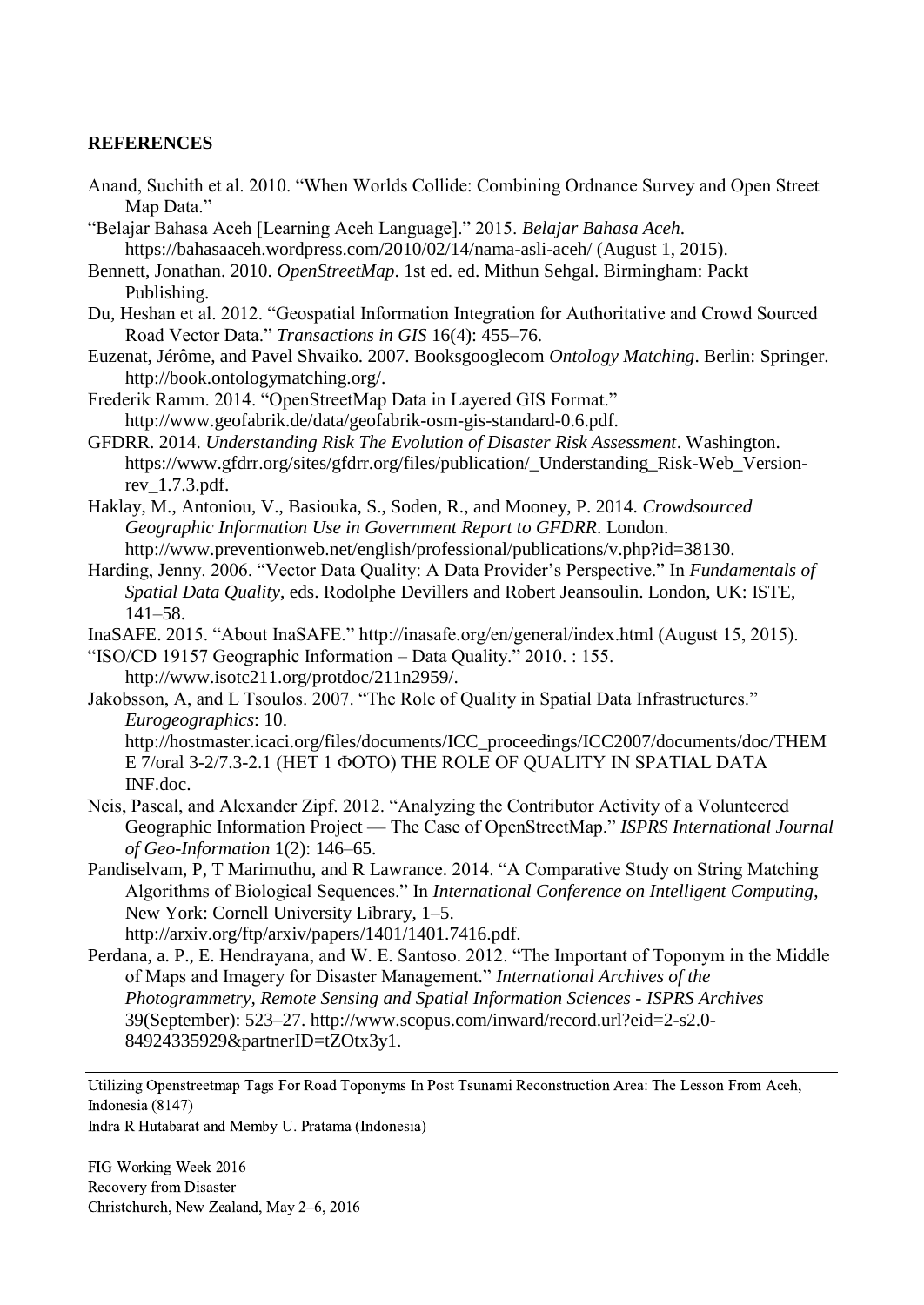Rais, Jacub. 2005. "Arti Penting Penamaan Unsur Geografi Definisi , Kriteria Dan Peranan PBB Dalam Toponimi [The Importance of Naming Geographical Objects: Definition, Criteria and the Role of the UN in Toponymy]." : 1–25.

Statistics Indonesia. 2014. *Trends of Selected Socio-Economic Indicators of Indonesia*. 03230.1401 ed. Jakarta: BPS-Statistics Indonesia. http://www.bps.go.id/aboutus.php?booklet=1\n.

wiki.openstreetmap.org. 2014. "Elements." http://wiki.openstreetmap.org/wiki/Elements (December 10, 2014).

———. 2015. "Tags." http://wiki.openstreetmap.org/wiki/Tags (August 20, 2015).

Wikipedia. 2014. "OpenStreetMap." https://en.wikipedia.org/wiki/OpenStreetMap.

———. 2015. "Toponymy." https://en.wikipedia.org/wiki/Toponymy.

Utilizing Openstreetmap Tags For Road Toponyms In Post Tsunami Reconstruction Area: The Lesson From Aceh, Indonesia (8147) Indra R Hutabarat and Memby U. Pratama (Indonesia)